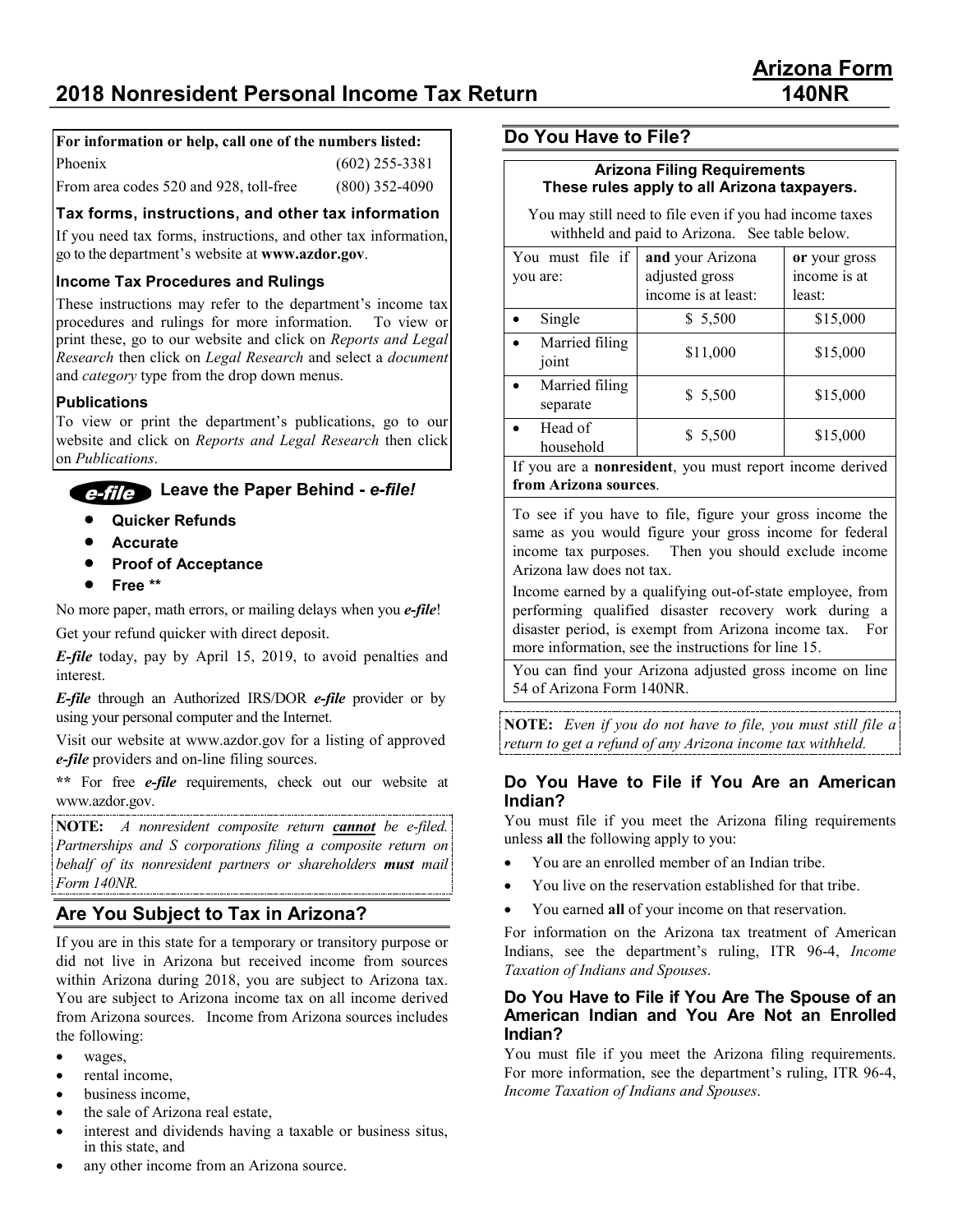## **Do You Have to File if You Are in the Military?**

**NOTE:** *If you were an Arizona resident when you entered the service, you remain an Arizona resident, no matter where stationed, until you establish a new domicile. For more information, see the instructions under Residency Status*.

You must file if you meet the Arizona filing requirements unless **all** the following apply to you:

- You are an active duty member of the United States armed forces.
- Your only income for the taxable year is pay received for active duty military service.
- There was no Arizona tax withheld from your active duty military pay.

If Arizona tax was withheld from your active duty military pay, you must file an Arizona income tax return to claim any refund you may be due from that withholding.

You must also file an Arizona income tax return if you have any other income besides pay received for active duty military service.

If you are **not** an Arizona resident, but stationed in Arizona, the following applies to you:

- You are not subject to Arizona income tax on your military pay.
- You must report any other income you earn in Arizona. Use Form 140NR, *Nonresident Personal Income Tax Return*, to report this income.

To find out more, see the department's publication, Pub. 704, *Taxpayers in the Military*.

#### **If You Included Your Child's Unearned Income on Your Federal Return, Does Your Child Have To File An Arizona Return?**

No. In this case, the child should not file an Arizona return. The parent must include that same income in his or her Arizona taxable income.

## **Determining Residency Status**

If you are not sure if you are an Arizona resident for state income tax purposes, we may be able to help. For more information, see the department's procedure, ITP 92-1, *Procedure For Determining Residency Status*.

### **Residents**

You are a resident of Arizona if your domicile is in Arizona. Domicile is the place where you have your permanent home. It is where you intend to return if you are living or working temporarily in another state or country. If you leave Arizona for a temporary period, you are still an Arizona resident while gone. A resident is subject to tax on all income no matter where the resident earns the income.

If you are a full year resident, you **must** file Arizona Form 140, Form 140A, or Form 140EZ.

#### **Part-Year Residents**

If you are a part-year resident, you must file Arizona Form 140PY, *Part-Year Resident Personal Income Tax Return*. You are a part-year resident if you did **either** of the following during 2018:

- You moved into Arizona with the intent of becoming a resident.
- You moved out of Arizona with the intent of giving up your Arizona residency.

#### **Nonresidents**

If you are a nonresident, you must file Arizona Form 140NR, *Nonresident Personal Income Tax Return.*

## **What if a Taxpayer Died?**

If a taxpayer died before filing a return for 2018, the taxpayer's spouse or personal representative may have to file and sign a return for that taxpayer. A personal representative can be an executor, administrator, or anyone who is in charge of the deceased taxpayer's property.

If the deceased taxpayer did not have to file a return but had tax withheld, a return must be filed to get a refund.

The person who files the return should use the form the taxpayer would have used. The person who files the return should print the word "deceased" after the decedent's name. Also, enter the date of death after the decedent's name.

If your spouse died in 2018 and you did not remarry in 2018 or if your spouse died in 2019 before filing a return for 2018, you may file a joint return. If your spouse died in 2018, the joint return should show your spouse's 2018 income before death and your income for all of 2018. If your spouse died in 2019, before filing the 2018 return, the joint return should show all of your income and all of your spouse's income for 2018. Print "Filing as surviving spouse" in the area where you sign the return. If someone else is the personal representative, he or she must also sign the return.

### **Are any Other Returns Required?**

You may also have to file a fiduciary income tax return (Form 141AZ). For details about filing a fiduciary income tax return, call the department at (602) 255-3381.

## **Claiming a Refund for a Deceased Taxpayer**

If you are claiming a refund for a deceased taxpayer, you **must** complete Arizona Form 131, *Claim for Refund on Behalf of Deceased Taxpayer*. Place the completed Form 131 on top of the **front** of the return.

## **What Are the Filing Dates and Penalties?**

### **When Should You File?**

Your 2018 calendar year tax return is due no later than midnight, April 15, 2019. File your return as soon as you can after January 1, 2019, but no later than April 15, 2019.

If you are a fiscal year filer, your return is due on the 15th day of the fourth month following the close of your fiscal tax year.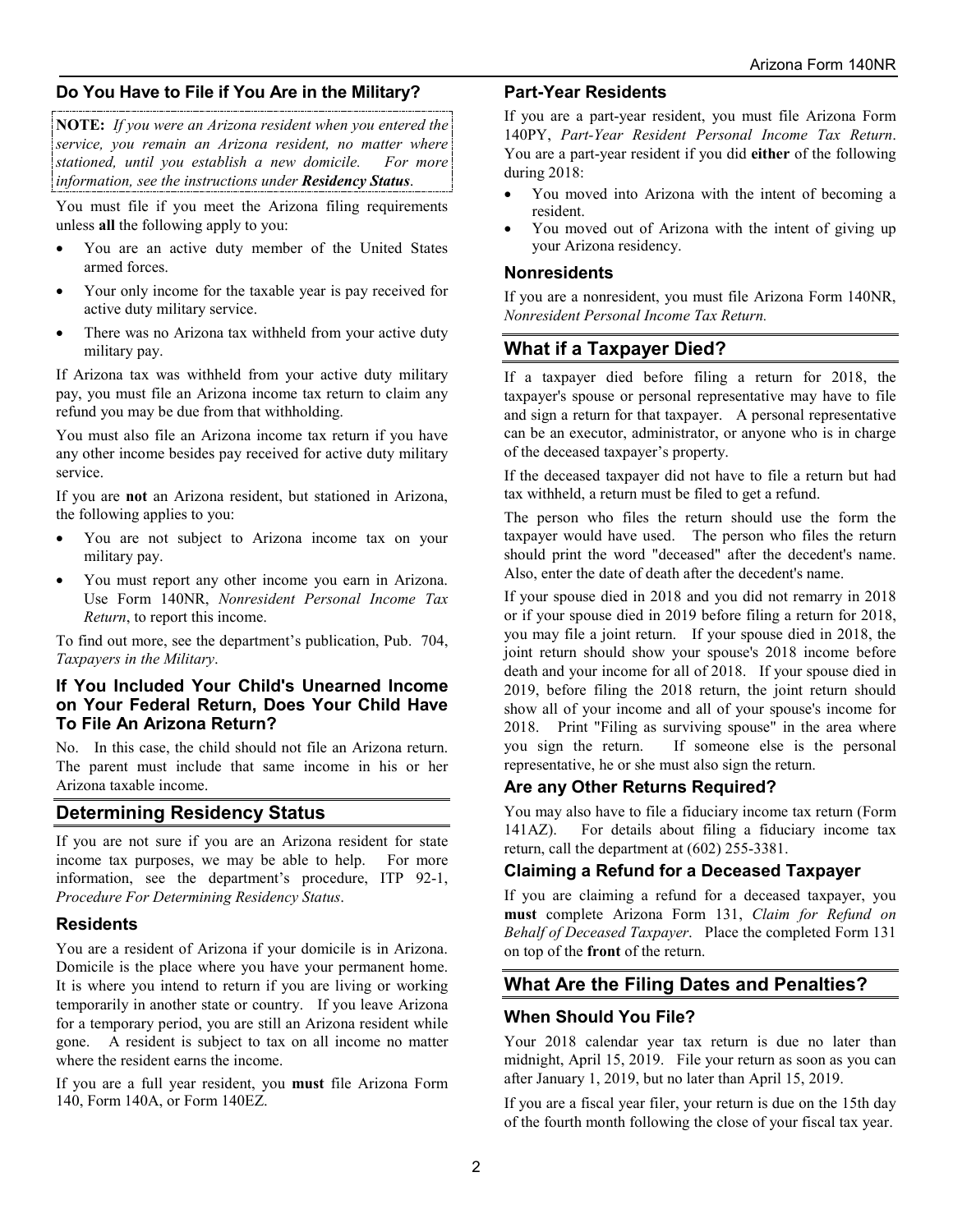## **What if You Cannot File on Time?**

You may request an extension if you know you will not be able to file on time.

**NOTE:** *An extension does not extend the time to pay your income tax. See the instructions for Arizona Form 204.*

### **To get a filing extension, you can either**

- Apply for a state extension (Arizona Form 204). To apply for a state extension, file Form 204 by April 15, 2019. See Form 204 for details. You do not have to include a copy of the extension with your return when you file, but make sure that you check box **82F** (above your name) on page 1 of the return. If you must make a payment, use Arizona Form 204, or visit www.AZTaxes.gov to make an electronic payment.
- Use your federal extension (federal Form 4868). File your Arizona return by the same due date. You do not have to include a copy of your federal extension with your return, but make sure that you check box **82F** (above your name) on page 1 of the return.

### **When Should You File if You Are a Nonresident Alien?**

The due date for your Arizona return is not the same as the due date for your federal return. Your Arizona return is due by April 15, 2019, even though your federal return is due on June 15, 2019. If you want to file your Arizona return after April 15, 2019, you must ask for a filing extension. You must file this request by April 15, 2019. Arizona will allow up to a 6-month extension. This will allow you to file your return by October 15, 2019. See Form 204 for extension filing details.

If you have a federal 6-month extension, you can file your Arizona return under that extension. If you file using your federal extension, Arizona will also allow you an extra 6 months.

Because we will allow only 6 months, the due date for your Arizona return is not the same as the due date for your federal return. In this case, your Arizona return will be due by October 15, 2019, even though your federal return will not be due until December 16, 2019. If you file your 2018 Arizona calendar year return after October 15, 2019, your return will be late.

If you are a fiscal year filer, your return is due on the 15th day of the fourth month following the close of your fiscal year.

## **What if you File or Pay late?**

If you file or pay late, we will charge you interest and penalties on the amount you owe. If the U.S. Post Office postmarks your 2018 calendar year return by April 15, 2019, your return will not be late. You may also use certain private delivery services designated by the Internal Revenue Service (IRS) to meet the "timely mailing as timely filed" rule. For more information, see "*Mailing Your Return"* at the end of these instructions.

### **Late Filing Penalty**

If you file late, we will charge you a late filing penalty. This penalty is  $4\frac{1}{2}\%$  (.045) of the tax required to be shown on the return for each month or fraction of a month the return is late. This penalty cannot exceed 25% (.25) of the tax found to be remaining due.

## **Late Payment Penalty**

If you pay your tax late, we will charge you a late payment penalty. This penalty is  $\frac{1}{2}$  of 1% (.005) of the amount shown as tax for each month or fraction of a month for which the failure continues. We charge this penalty from the original due date of the return until the date you pay the tax. This penalty cannot exceed a total of 10% (.10) of the unpaid tax.

### **Extension Underpayment Penalty**

If you file your return under an extension, you must pay 90% (.90) of the tax shown on your return by the return's original due date. If you do not pay this amount, we will charge you a penalty. This penalty is  $\frac{1}{2}$  of 1% (.005) of the tax not paid for each 30-day period or fraction of a 30-day period. We charge this penalty from the original due date of the return until the date you pay the tax. This penalty cannot exceed 25% (.25) of the unpaid tax. If we charge you the extension underpayment penalty, we will not charge you the late payment penalty under Arizona Revised Statutes (A.R.S.) § 42-1125(D).

**NOTE:** *If you are subject to two or more of the above penalties, the total cannot exceed 25%.*

#### **Interest**

We charge interest on any tax not paid by the due date. We will charge you interest even if you have an extension. If you have an extension, we will charge you interest from the original due date until the date you pay the tax. The Arizona interest rate is the same as the federal rate.

## **When Should You Amend a Return?**

If you need to make changes to your return after you have filed, **do not** file a new return using Form 140NR. You must file Arizona Form 140X, *Individual Amended Income Tax Return*. File your amended return after your original return has processed. Generally, you have four years to amend a return to claim a refund.

If you amend your federal return for any year, you must also file an Arizona Form 140X for that year.

If the IRS makes a change to your federal taxable income for any year, you must report that change to Arizona. You must file Form 140X within 90 days of the final determination of the IRS. You may use one of the following two options to report this change.

#### **Option 1**

You may file a Form 140X for that year. If you choose this option, you must amend and mail your Arizona return within 90 days of the final determination of the IRS. Include a complete copy of the federal notice with your Form 140X.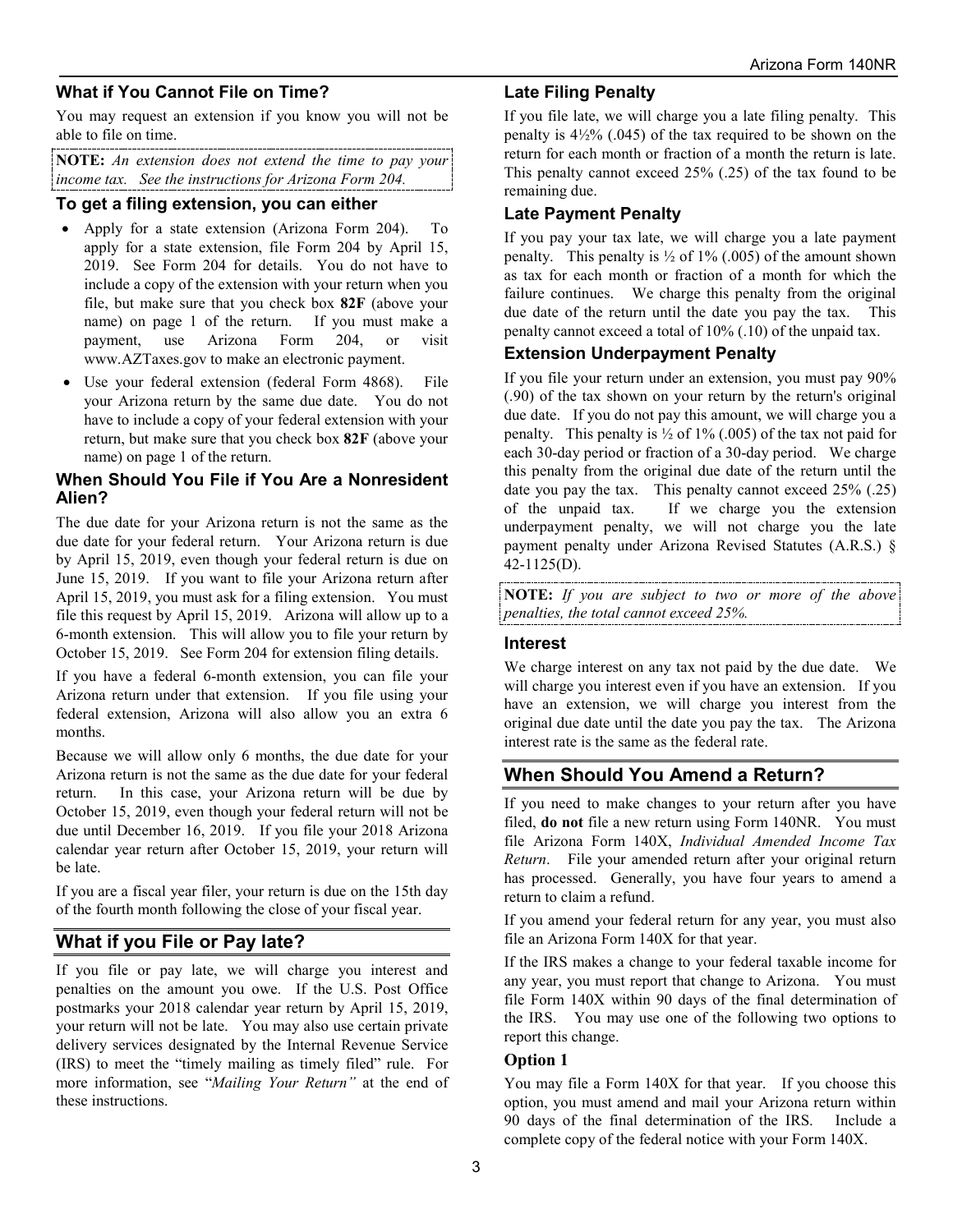#### **Option 2**

You may file a copy of the final federal notice with the department within 90 days of the final determination of the IRS. If you choose this option, you must include a statement in which you must:

1. Request that the department recompute your tax.

2. Indicate if you agree or disagree with the federal notice.

If you do not agree with the federal notice, you must also include any documents that show why you do not agree. If you choose option 2, mail the federal notice and any other documents to:

Individual Income Audit Arizona Department of Revenue PO Box 29084 Phoenix, AZ 85038-9084

## **Do You Need to Make Arizona Estimated Payments in 2019?**

| You must make Arizona estimated income tax payments |                     |                    |  |
|-----------------------------------------------------|---------------------|--------------------|--|
| during 2019 if:                                     |                     |                    |  |
|                                                     | <b>AND</b>          | <b>AND</b>         |  |
| Your filing                                         | your Arizona gross  | your Arizona gross |  |
| status is:                                          | income for 2018 was | income for 2019 is |  |
|                                                     | greater than:       | greater than:      |  |
| Married                                             |                     |                    |  |
| <b>Filing Joint</b>                                 | \$150,000           | \$150,000          |  |
| Single                                              | \$75,000            | \$75,000           |  |
| Head of                                             |                     |                    |  |
| Household                                           | \$75,000            | \$75,000           |  |
| Married                                             |                     |                    |  |
| Filing                                              |                     |                    |  |
| Separate                                            | \$75,000            | \$<br>75,000       |  |

If you met the income threshold for 2018, you must make estimated payments during 2019 unless you are sure you will not meet the threshold for 2019. As a nonresident, your Arizona gross income is that part of your federal adjusted gross income derived from Arizona sources. Your Arizona gross income is on line 26 of the 2018 Form 140NR.

Use the worksheet for Arizona Form 140ES to figure how much your payments should be. For more information about making estimated payments, see the department's publication, Pub. 012, *Arizona Individual Estimated Income Tax Payments.*

### **What if You Make Your Estimated Payments Late?**

We will charge you a penalty if you are late or if you fail to make any required payments. See Arizona Form 221.

### **Can You Make Estimated Payments Even if You Do Not Have To?**

If you do not have to make Arizona estimated income tax payments, you may still choose to make them. For details, see Arizona Form 140ES.

### **Line-by-Line Instructions**

#### **Tips for Preparing Your Return**

- Make sure that you enter your Social Security Number (SSN) on your return.
- Complete your return using black ink.
- You must round dollar amounts to the nearest whole dollar. If 50 cents or more, round up to the next dollar. If less than 50 cents, round down. Do not enter cents.
- When asked to provide your own schedule, include a separate sheet with your name and SSN at the top. Include these schedules behind your return and behind your Schedules A, if itemizing.
- You must complete your federal return before you can start your Arizona return.



- Make sure you include your daytime telephone number.
- If filing a fiscal year return, fill in the period covered.

## **Entering Your Name, Address, and SSN**

#### **Lines 1, 2, and 3 -**

**NOTE:** *Make sure that you enter your SSN on the appropriate line and your SSN is correct. If you are filing a joint return, also make sure that you enter your SSNs in the same order every year.* 

Enter your name, address, and SSN in the space provided. If you are filing a joint return, enter your SSNs in the same order as your first names. If your name appears first on the return, make sure your SSN is the first number listed.

If you are married filing separately, enter your name and SSN on the first line 1. Then enter your spouse's name and SSN on the second line 1.

If you are a nonresident of the United States or a resident alien who does not have an SSN, use the individual taxpayer identification number (ITIN) the IRS issued to you.

Make sure that you enter your SSN on your return. Make sure that all SSNs are clear and correct. You may be subject to a penalty if you fail to include your SSN. It will take longer to process your return if SSNs are missing, incorrect, or unclear.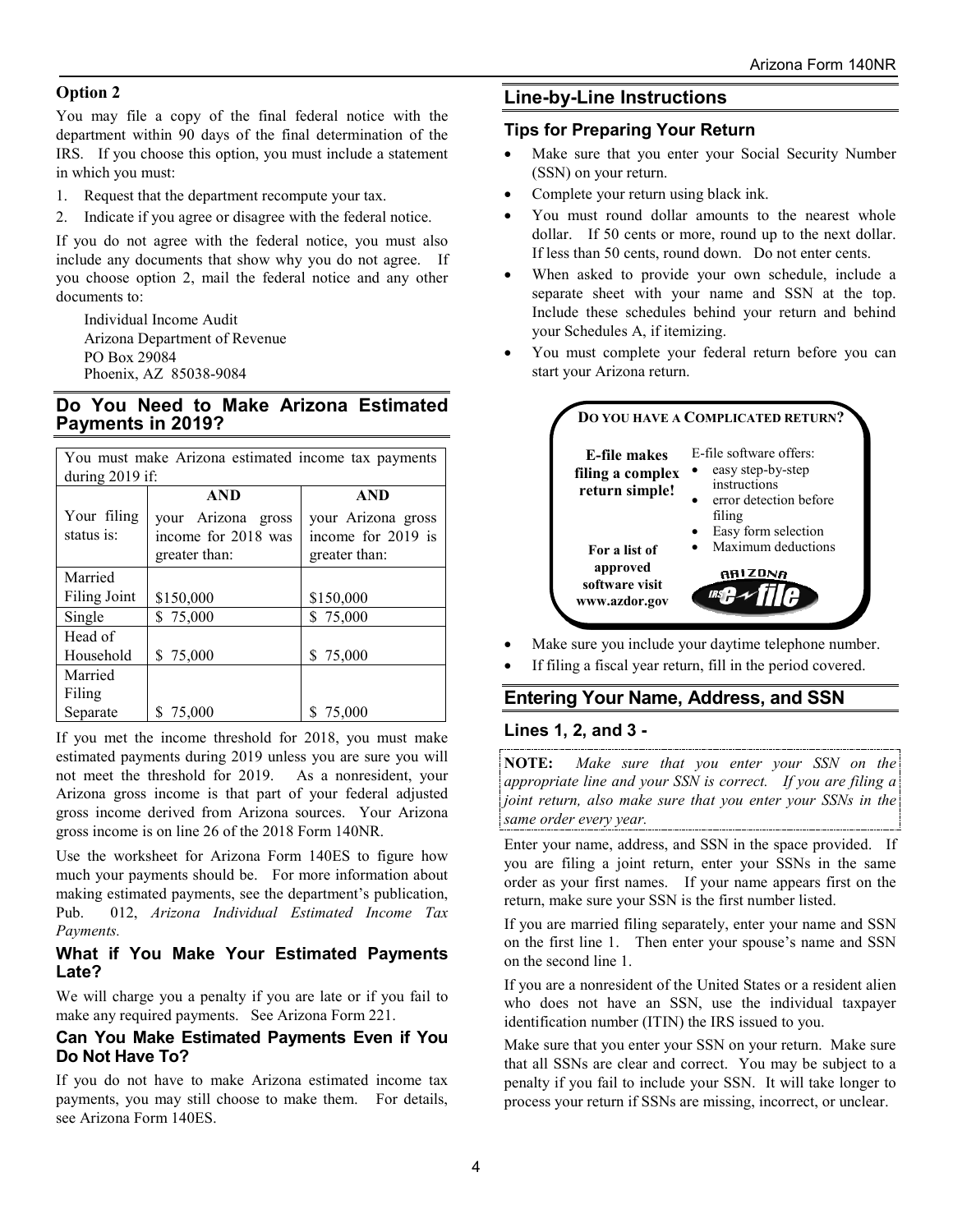**NOTE:** *If a partnership or S corporation files a composite return on behalf of its nonresident partners or shareholders, the entity filing the return should enter its EIN in place of the SSN. For example if the entity's EIN is 98-7654321, the entity would enter its EIN as 987-65-4321.* 

Use your current home address. The department will mail your refund to, or correspond with, you at that address.

For a deceased taxpayer, see page 2 of these instructions.

## **Foreign Addresses**

If you have a foreign address, enter the information in the following order: city, province or state, and country. Follow the country's practice for entering the postal code. Do not abbreviate the country name.

## **Last Names Used in Last 4 Prior Years**

If the last name that you or your spouse are using on this return is not the same as the last name you or your spouse used on returns filed for the last 4 years, enter any other last name(s) that you or your spouse used when filing your return during the last 4 years.

## **Identification Numbers for Paid Preparers**

If you pay someone else to prepare your return, that person must also include an identification number where requested. A paid preparer may use any of the following:

- his or her PTIN,
- his or her SSN, or
- the EIN for the business.

A paid preparer who fails to include the proper identification number may be subject to a penalty.

# **Determining Your Filing Status**

The filing status that you use on your Arizona return may be different from that used on your federal return.

Use this section to determine your filing status. Check the correct box (4 through 7) on the front of Form 140NR.

If you qualify as married for federal purposes, you qualify as married for Arizona purposes and must file using the status of either married filing joint or married filing separate.

If you are single you must file as single or if qualified you may file as head of household (see the instructions for box 5).

## **Box 4 - Married Filing Joint Return**

If you are married and filing a joint return, check box 4.

You may file a joint return if you were married as of December 31, 2018. It does not matter whether or not you were living with your spouse. You may file a joint return, even if you and your spouse filed separate federal returns.

You may file a joint return if your spouse died during 2018 and you did not remarry in 2018. See page 2 of these instructions for details.

If you are married to an Arizona full year resident, you may file a joint return with your Arizona resident spouse. If filing a joint return with your Arizona resident spouse, you must use Form 140NR.

**NOTE:** *For help on filing a joint return with your full-year resident spouse, see the department's ruling, ITR 14-1,* Filing a Joint Tax Return When a Resident Spouse is Married to a Part-Year Resident or Nonresident.

### **Box 4a - Injured Spouse Protection of Joint Overpayment**

Check box 4a *only* if you and your spouse are filing a joint return and you or your spouse qualify as an injured spouse and are requesting protection from application of any joint overpayment against the other spouse's delinquencies or debts.

**NOTE:** *You cannot use Form 203 to request protection from offset for past-due federal taxes. You must contact the IRS*.

You **must** complete Arizona Form 203, *Request for Injured Spouse Protection from Application of Joint Overpayment Against Spouse's Delinquencies and Debts,* and include that form with your tax return, when filed. Place the completed form on top of your income tax return. For more information, see the instructions for Form 203.

## **Box 5 - Head of Household Return**

If you are filing as a head of household, check box 5. Enter the name of the qualifying child or dependent in the space provided. You may file as head of household on your Arizona return, only if one of the following applies:

- You qualify to file as head of household on your federal return; or
- You qualify to file as a qualifying widow or widower on your federal return.

## **Box 6 - Married Filing Separate Return**

If you are filing a separate return, check box 6 and enter your spouse's name and SSN on the second line 1.

If you were married as of December 31, 2018, you may choose to file a separate return. You may file a separate return, even if you and your spouse filed a joint federal return.

Arizona is a community property state. If you file a separate return, you must figure how much income to report using community property laws. If one spouse is a resident and the other spouse is not, special rules apply when filing a separate return.

For more information on how to report income in this case, see the department's ruling, ITR 93-20, *Income Reporting Requirements of Resident and Nonresident Spouses Who File Separate Arizona Individual Income Tax Return*s; and the department's publication, Pub. 200, *Income Tax Issues Affecting Married and Divorced Taxpayers*.

**NOTE:** *In some cases, you may treat community income as separate income. For more information on when you may treat community income as separate income, see the department's ruling, 93-22,* When Community Income May Be Treated as Separate Income.

## **Box 7 - Single Return**

If you are filing as single, check box 7.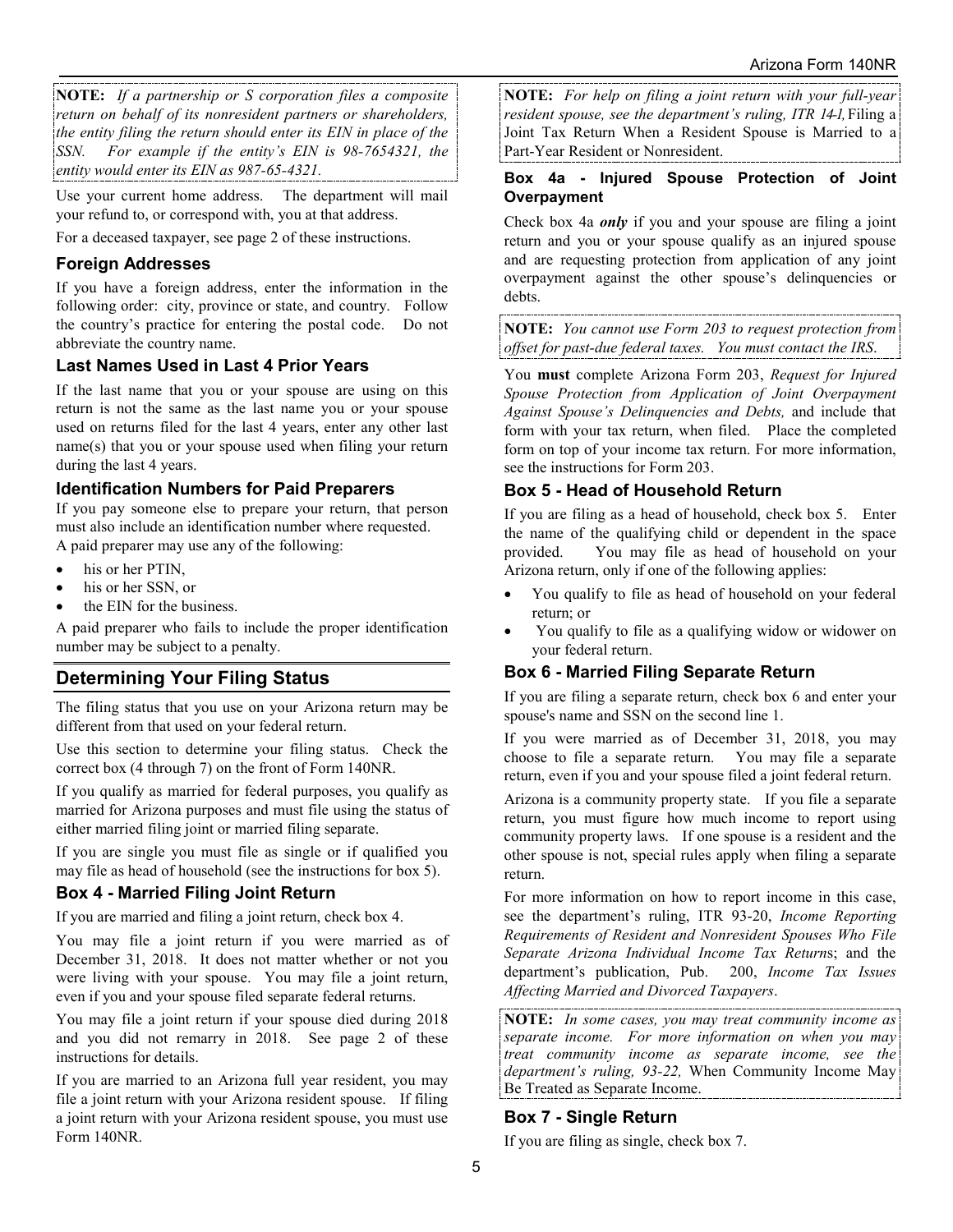Use this filing status if you were single on December 31, 2018. You are single if any of the following apply to you:

- You have never been married.
- You are legally separated under a decree of divorce or of separate maintenance.
- You were widowed before January 1, 2018, and you did not remarry in 2018, and you do not qualify to file as a qualifying widow or widower with dependent children on your federal return.

**NOTE:** *If you got divorced during the year, see the department's ruling, ITR 14-2,* Deductions, Exemptions, and Withholding for Divorced Individuals for the Year of Divorce*; and publication, Pub. 200,* Income Tax Issues Affecting Married and Divorced Taxpayers.

## **Exemptions**

Enter the number of exemptions you are claiming in boxes 8, 9, and 10. **Do not put a check mark**. You may lose the exemption if you put a checkmark in these boxes. You may lose the dependent exemption if you do not complete the Dependent section on page 1.

## **Box 8 - Age 65 or Over**

**NOTE:** *If a taxpayer's 65th birthday was January 1, 2019 (born 1/1/54), that person is considered to be age 65 at the end of 2018 for federal income tax purposes and likewise for Arizona income tax purposes.*

- If you are single or filing as head of household, enter "1" in box 8 if you were 65 or older in 2018 and not claimed as a dependent by another taxpayer.
- If you are married filing a joint return, enter "1" in box 8 if you were 65 or older and not claimed as a dependent by another taxpayer or your spouse was 65 or older in 2018 and not claimed as a dependent by another taxpayer. Enter "2" in box 8 if both you and your spouse were 65 or older in 2018 and neither of you are claimed as a dependent by another taxpayer.
- If you are married and filing a separate return, enter "1" in box 8 if you were 65 or older and not claimed by another taxpayer. You cannot take an exemption for your spouse. Your spouse, if 65 or older and not claimed by another taxpayer, may take this exemption on his/her own separate return.

### **Box 9 - Blind**

If you or your spouse were partially blind as of December 31, 2018, you must get a statement certified by your eye doctor or registered optometrist that:

- You cannot see better than 20/200 in your better eye with glasses or contact lenses.
- Your field of vision is 20 degrees or less.

If your eye condition is not likely to improve beyond the conditions listed above, you can get a statement certified by your eye doctor or registered optometrist to that effect instead. You must keep the statement for your records.

- If you are single or filing as head of household, enter "1" in box 9 if you are totally or partially blind.
- If you are married filing a joint return, enter "1" in box 9 if you **or** your spouse is totally or partially blind. Enter "2" in box 9 if both you **and** your spouse are totally or partially blind.
- If you are married and filing a separate return, you may take an exemption for yourself if you are totally or partially blind. You may only claim an exemption for your spouse if (1) your spouse is totally or partially blind, (2) has no Arizona adjusted gross income for calendar year, and (3) is not the dependent of another taxpayer.

Enter "1" in box 9 if you are totally or partially blind **or** your spouse is totally or partially blind **and** your spouse meets the above criteria.

Enter "2" in box 9 if you are totally or partially blind and your spouse is totally or partially blind and your spouse meets the above criteria.

## **Box 10 - Dependents**

You must complete the Dependent section on page 1 (and page 3, if more space is needed) of your return before you can total your dependent exemptions. You may claim only the following as a dependent:

• A person that qualifies as your dependent on your federal return.

**NOTE:** *If you do not claim a dependent exemption for a student on your federal return in order to allow the student to claim a federal education credit on the student's federal return, you may still claim the exemption on your Arizona return.*

*For more information, see the department's ruling ITR 05-02,*  Will Arizona Allow a Dependent Exemption When a Taxpayer Does Not Claim Federal Exemption in Order to Claim the Education Credit?

- A person who is age 65 or over (related to you or not) that does not qualify as your dependent on your federal return, but one of the following applies:
	- 1. In 2018, you paid more than one-fourth of the cost of keeping this person in an Arizona nursing care institution, an Arizona residential care institution, or an Arizona assisted living facility. Your cost must be more than \$800.
	- 2. In 2018, you paid more than \$800 for either Arizona home health care or other medical costs for the person.
- A stillborn child if the following apply:
	- 1. The stillbirth occurred in Arizona during 2018.
	- 2. You received a certificate of birth resulting in stillbirth from the Arizona Department of Health Services.
	- 3. The child would have otherwise been a member of your household.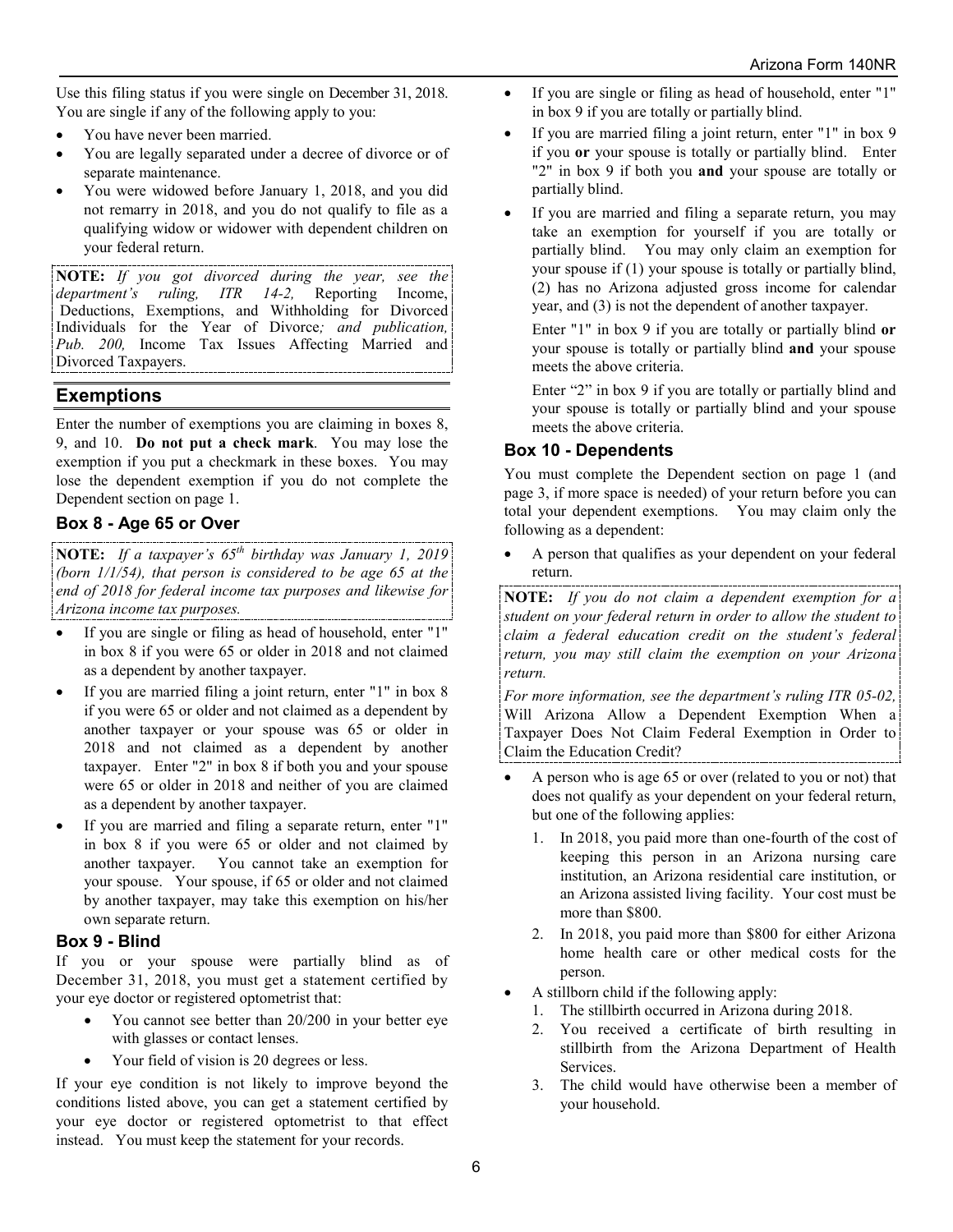## **Dependents**

### **Completing the Dependent Section**

If you need additional lines to list all of your dependents, **complete page 3**, Dependent Information – Continuation Sheet, and include this page with your return. **Be sure to check the box indicating you are completing page 3.** 

Do **not** include page 3 with your return if you do not use it.

### **Dependent information: children and other dependents**

Enter the following in columns (a) through (f):

- a) The dependent's name. If you are claiming an exemption for a stillborn child and the child was not named, enter "stillborn child" in place of a name.
- b) The dependent's SSN. If you are claiming an exemption for a stillborn child, enter the certificate number from the certificate of birth resulting in stillbirth.
- c) The dependent's relationship to you.
- d) The number of months the dependent lived in your home during 2018. If you are claiming an exemption for a stillborn child, enter the date of birth resulting in the stillbirth.

**Temporary absences:** Your child or dependent is considered to have lived with you during periods of time when temporarily absent due to special circumstances such as: illness; education; business; or vacation. Your child is also considered to have lived with you during any required hospital stay following birth, as long as the child would have lived with you during that time but for the hospitalization.

- e) Check this box if this person did not qualify as a dependent on your federal return.
- f) Check the box if you did not claim this person (student) as a dependent on your federal return in order to allow that student to claim a federal education credit on the student's federal return.

You may lose the exemption if you do not furnish this information. Enter the total **number** of dependents listed on line 10 (Box).

## **Reporting Your Residency Status**

Check the appropriate box (11 through 13). Check only one box.

#### **Box 11 - Nonresident**

Check box 11, if you were not an Arizona resident during 2018, and were not on active military duty in Arizona.

#### **Box 12 - Nonresident Active Military**

Check box 12, if you were a nonresident on active duty military assignment in Arizona during 2018.

#### **Box 13 - Composite Return**

Check box 13, if this is a composite return filed by a Partnership filing on behalf of its nonresident partners or an S corporation filing on behalf of its nonresident shareholders.

For a list of qualifications and additional information on filing an Arizona nonresident composite income tax return, see the department's ruling, ITR 16-2, *Composite Individual Income Tax Returns.*

#### **Determining Arizona Income**

#### **Line 14 - Spouse of Active Duty Military Member**

Check the box on line 14 if married and you are the spouse of an active duty military member and you qualify for relief under the Military Spouses Residency Relief Act. For information about who qualifies for relief, see the department's publication, Pub. 705, *Spouses of Active Duty Military Members*.

**Use lines 15 through 27** to determine what portion of your total income is taxable by Arizona.

**NOTE:** *If you are unable to determine the proper line to use, please call one of the numbers listed on page 1.*

#### **FEDERAL Column**

Enter the actual amounts shown on your 2018 federal income tax return in the FEDERAL column. Complete lines 15 through 25. Line 25 should equal the federal adjusted gross income shown on your 2018 federal Form 1040 or Form 1040NR.

#### **ARIZONA Column**

Enter that portion of your federal income received from Arizona sources in the ARIZONA column. Such income includes wages earned in Arizona, Arizona rental and business income, and gains on the sale of Arizona property.

**NOTE:** *If you are filing a joint return with your full year resident spouse, you must enter your Arizona source income in the ARIZONA column and your spouse must enter all income from all sources in the ARIZONA column. For details, see the department's ruling, ITR 14-1,* Filing a Joint Tax Return When a Resident Spouse is Married to a Part-Year Resident or Nonresident

The Tax Reform Act of 1986 limits the amount of losses that you may deduct from passive activities. A passive activity is one that involves the conduct of any trade or business in which the taxpayer does not materially participate.

As a nonresident, your Arizona gross income may include some of these losses. You may consider only those passive losses that arose from Arizona sources. Your 2018 Arizona gross income can include only Arizona source losses you used on your 2018 federal return.

#### **Lines 15 through 24 – Arizona column**

The following line-by-line instructions apply to the ARIZONA column.

#### **Line 15 - Wages, Salaries, Tips, etc.**

Enter all amounts received for services performed in Arizona.

Income earned by a qualifying out-of-state employee, from performing qualified disaster recovery work during a disaster period, is exempt from Arizona income tax. Exclude this income from line 15 in the Arizona column.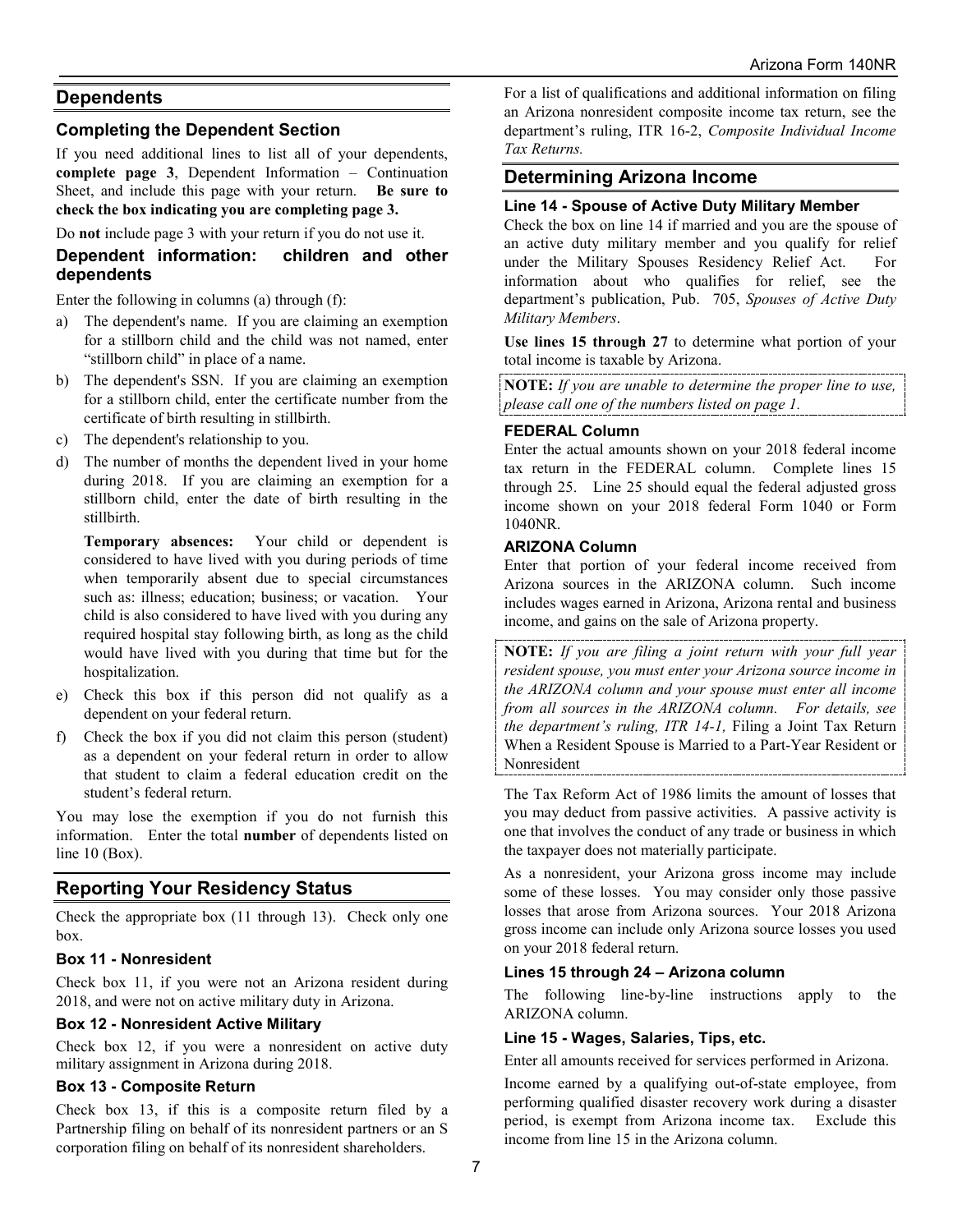For the purpose of this exemption, a qualifying out-of-state employee is an Arizona nonresident individual who is temporarily in Arizona to solely perform qualified disaster recovery work during a disaster period. For more information, see the department's publication, Pub. 720.

**NOTE: Active Duty Military Members** *- Do not include active duty military pay unless the active duty military member is an Arizona resident filing a joint return with his or her Arizona nonresident spouse on Form 140NR. If you are an Arizona resident active duty military member including military pay on line 15 in the "ARIZONA" column, also include that amount in the amount entered as an "Other Subtraction From Income" on page 2, line 47.* 

**NOTE: Spouses of Active Duty Military Members** *If you are the spouse of an active duty military and you qualify for relief under the Military Spouses Residency Relief Act, do not enter any wages, salaries or tips you earned during the taxable year for services performed in Arizona.*

#### **Line 16 - Interest**

If you have an Arizona business, enter only interest (including U.S. Government interest) you earned on accounts pledged as collateral. Also, enter your distributive share of interest from a partnership doing business in Arizona or an S corporation doing business in Arizona. Do **not** include any other interest income, even if it was earned in Arizona banks.

#### **Line 17 - Dividends**

If you have an Arizona business, enter only those dividends earned on stocks pledged as collateral, including dividends from small business corporations. Also, enter your distributive share of dividend income from a partnership doing business in Arizona or an S corporation doing business in Arizona. Do **not** include any other dividend income.

### **Line 18 - Arizona Income Tax Refunds**

Enter the amount of Arizona income tax refunds received in 2018 that you included in your federal adjusted gross income.

#### **Line 19 - Business Income or (Loss)**

Enter income or (loss) from Arizona businesses.

Income earned by a nonresident, who is a sole owner of a qualifying out-of-state business, from performing qualified disaster recovery work during a disaster period, is exempt from Arizona income tax. Exclude this income from line 19 in the Arizona column.

For the purpose of this exemption, a qualifying out-of-state business is a business that is temporarily in Arizona to solely perform qualified disaster recovery work during a disaster period. For more information, see the department's publication, Pub. 720, *Disaster Recovery Tax Relief*.

### **Line 20 - Gains or (Losses)**

*Enter gains or (losses) on sales of Arizona sourced property.*  Enter the total Arizona sourced net capital gain or (loss) used to determine the amount reported on the *Capital Gain or*  *(Loss)* line on page 1 of your federal return. This amount should be reported in your federal adjusted gross income.

**NOTE:** *If you reported the maximum allowable net capital (loss) for the current taxable year on your federal return, enter the total amount of Arizona sourced loss used to compute the net capital loss claimed on your federal return.*

*For example:* A single taxpayer has a \$3,000 capital gain from property in State XYZ and a (\$7,000) capital (loss) from property in Arizona resulting in a (\$4,000) net federal capital loss.  $[$3,000 \text{ gain} - ($7,000 \text{ loss}) = ($4,000 \text{ net loss})]$ 

Because taxpayer is limited to claiming a loss in the amount of (\$3,000) on the federal tax return, the taxpayer must carryforward the remaining amount of the loss (\$1,000), for federal purposes.  $[(\$4,000 \text{ actual loss}) - \$3,000 \text{ limit} =$ (\$1,000 loss carryforward)]

- For the current tax year: the Arizona nonresident taxpayer would enter the loss actually used, (\$6,000), on line 20 of the Arizona column.  $[(\$7,000) - (\$1,000)$  $carryforward$  =  $($6,000$ ].
- In the year the carryforward amount is used for federal purposes, assuming taxpayer has no other gains or (losses), the taxpayer would enter the remaining Arizona sourced capital loss (\$1,000) on line 20, of the Arizona column.

#### **Line 21 - Rents, etc.**

Enter the following income on line 21.

- Rent or royalty income earned on Arizona properties.
- Income from Form 141AZ Schedule K-1(NR), line 2, from estates or trusts.
- Income or (loss) from Schedule(s) K-1(NR) from Arizona partnerships (Arizona Form 165), or small business corporations (Arizona Form 120S).

#### **Line 22 - Other Income Reported on Your Federal Return**

Enter other income from sources within Arizona. Do not include pension income or social security taxed by the federal government. Include your own schedule with the tax return.

#### **Line 23 - Total Income**

Add lines 15 through 22 and enter the total.

#### **Line 24 - Other Federal Adjustments**

Include, on line 24, any other federal adjustments included in your federal adjusted gross income that are attributable to the Arizona source income reported on your 2018 Arizona nonresident return.

#### **Line 25 - Federal Adjusted Gross Income**

Subtract line 24 from line 23 in the **FEDERAL** column.

#### **Line 26 - Arizona Gross Income**

Subtract line 24 from line 23 in the **ARIZONA** column.

### **Line 27 - Arizona Income Ratio**

Divide line 26 by line 25 and enter the result on line 27. You must round your answer to **three** decimal places.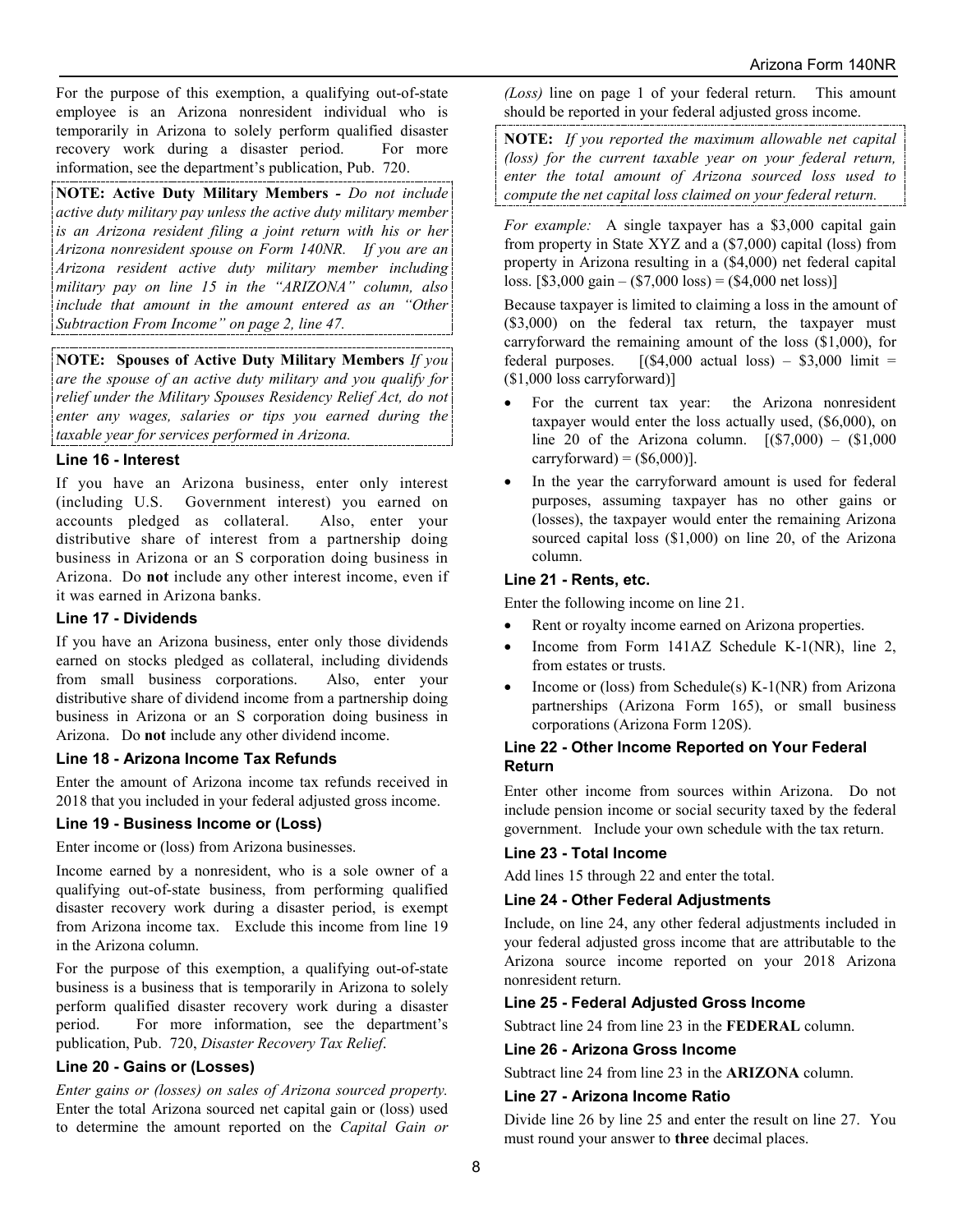**Do not enter more than 1.000.** Do not include the percent sign (%) with the amount entered on line 27.

|  |  |  | This is your Arizona income ratio of your total income. |
|--|--|--|---------------------------------------------------------|
|  |  |  |                                                         |

| <b>Examples:</b>                        |                                                            |                                                             |  |
|-----------------------------------------|------------------------------------------------------------|-------------------------------------------------------------|--|
| Arizona<br>Gross Income<br>from line 26 | Federal<br><b>Adjusted Gross</b><br>Income from<br>line 25 | Arizona income ratio                                        |  |
| \$17,516                                | \$32,000                                                   | $17,516/32,000 = .547375$<br>enter on line $27$ :<br>5<br>4 |  |
| \$25,650                                | \$92,100                                                   | $25,650/92,100 = .278501$<br>enter on line $27$ :<br>9<br>2 |  |
| \$10,000                                | \$<br>9,000                                                | $10,000/9,000 = 1.11111$<br>enter on line 27:               |  |

- If Arizona gross income and federal adjusted gross income are both positive and Arizona's gross income is greater than the federal adjusted gross income, enter 1.000 on line 27.
- If Arizona gross income is positive (greater than zero), and federal adjusted gross income is equal to or less than zero (negative), enter 1.000 on line 27.
- If Arizona gross income is equal to or less than zero (negative), and federal adjusted gross income is more than zero, enter 0.000 on line 27.
- If Arizona gross income and federal adjusted gross income are both zero, enter 1.000 on line 27.
- If Arizona gross income is zero, and federal adjusted gross income is negative, enter 0.000 on line 27.
- If Arizona gross income and federal adjusted gross income are both negative, divide the Arizona amount by the federal amount and enter the result on line 27. The result cannot be more than 1.000.

### **Additions to Income**

#### **Line 28 - Total Depreciation Included in Arizona Gross Income**

Enter the amount of depreciation deducted on the federal return that is included in Arizona gross income. If you make an entry here, you should also take a subtraction on line 40 for allowable depreciation attributable to assets used in your Arizona business. See the instructions for line 40.

#### **Line 29 - Partnership Income Adjustment (Positive)**

Depending on your situation, you may either add (line 29) or subtract (line 41) this amount.

Use this adjustment if line 17, column (c) of your Arizona Form 165 Schedule K-1(NR), shows a difference between federal and state distributable income.

If the difference reported on line 17, column (c) of your Arizona Form 165 Schedule K-1(NR) is a positive number, enter that portion of the difference that is allocable to partnership income taxable by Arizona as an addition on line 29.

**NOTE:** *If the difference reported on line 17, column (c) of your Arizona Form 165 Schedule K-1(NR), is a negative number, enter that portion of the difference that is allocable to partnership income taxable by Arizona as a subtraction on line 41.*

#### **Line 30 - Net Capital (Loss) from the Exchange of one kind of Legal Tender for another kind of Legal Tender**

*To determine if you are required to make this addition to income, you must net all gains and (losses) from all exchanges of one kind of legal tender for another kind of legal tender including amounts shown on Form 165 Schedule K-1(NR), Form 120S Schedule K-1(NR), and Form 141AZ, Schedule K-1(NR).* 

For taxable years beginning from and after December 31, 2017, enter the amount of any net capital loss *from Arizona sources* and included in Arizona gross income for the taxable year that is derived from the exchange of one kind of legal tender for another kind of legal tender. For the purposes of this paragraph:

(a) "Legal tender" means a medium of exchange, including specie that is authorized by the United States Constitution or Congress for the payment of debts, public charges, taxes and dues.

(b) "Specie" means coins having precious metal content.

#### **Line 31 - Other Additions to Income**

Use line 31 if any of the special circumstances below apply. Include your own schedule with your return, explaining any amounts entered on line 31.

#### **A. Fiduciary Adjustment**

A fiduciary uses Form 141AZ Schedule K-1(NR), to report to you your share of the fiduciary adjustment from the trust or estate. Line 5 of Form 141AZ Schedule K-1(NR), shows your share of the fiduciary adjustment from the estate or trust.

Depending on your situation, you may either add (line 31) or subtract (line 47) this amount.

If the amount reported on line 5 of your Arizona Form 141AZ, Schedule K-1(NR), is a positive number, include that amount as an addition on line 31.

**NOTE:** *If the amount reported on line 5 of your Arizona Form 141AZ Schedule K-1(NR), is a negative number, include that amount as a "Subtraction from Income" on line 47.*

#### **B. Items Previously Deducted for Arizona Purposes**

Arizona statutes prohibit a taxpayer from deducting items more than once. If your Arizona taxable income includes items previously deducted for Arizona purposes, you must add back such amounts to your Arizona gross income.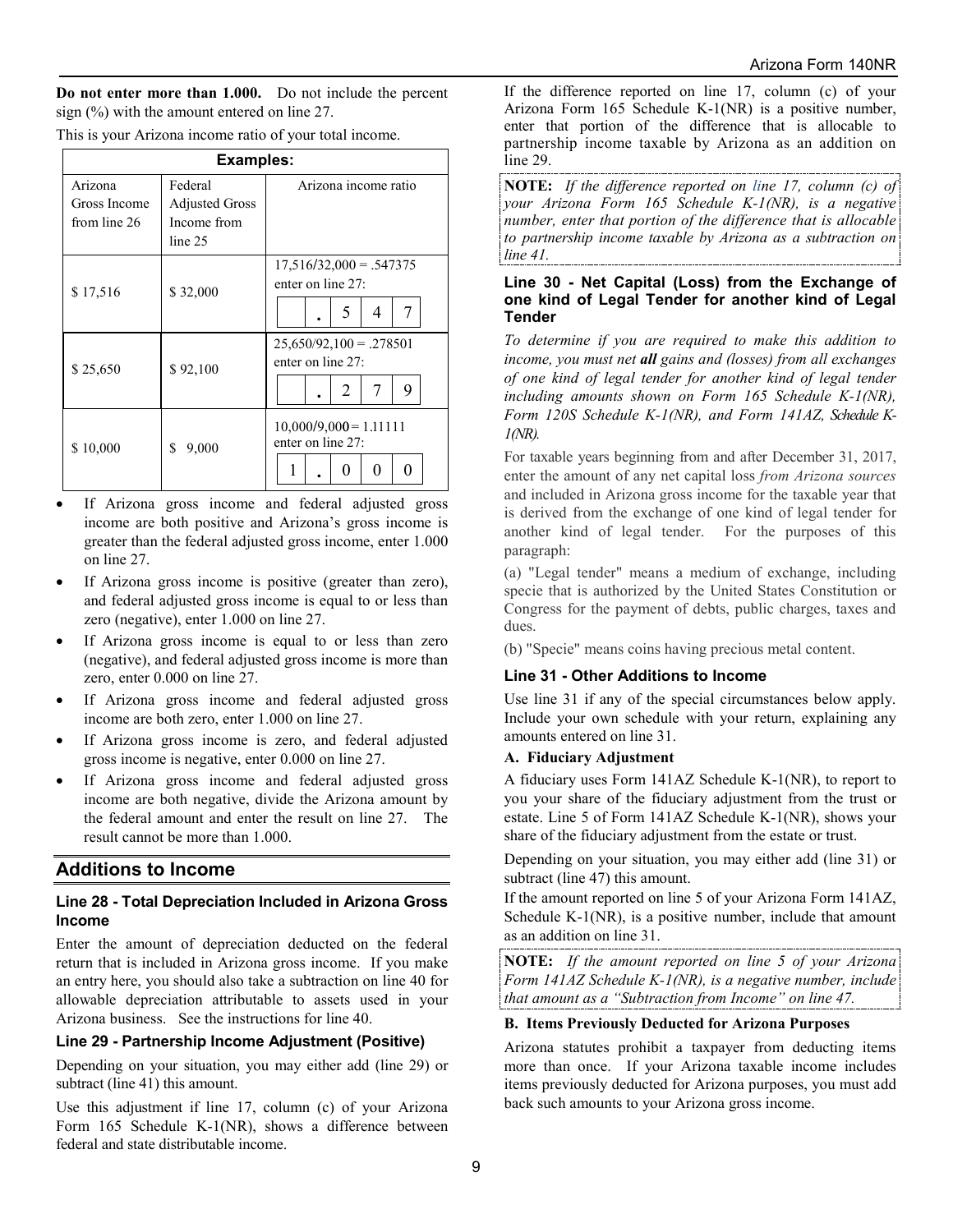#### **C. Claim of Right Adjustment for Amounts Repaid in 2018**

You must make an entry here if **all** of the following apply:

- 1. During 2018, you were required to repay amounts held under a claim of right.
- 2. The amount required to be repaid was subject to Arizona income tax in the year included in income.
- 3. The amount required to be repaid during 2018 was more than \$3,000.
- 4. You took a deduction for the amount repaid on your 2018 federal income tax return.
- 5. The deduction taken on your federal income tax return is reflected in your Arizona taxable income.

If the above apply, include the amount deducted on your federal income tax return which is reflected in your Arizona taxable income. For more information see the department's procedure, ITP 16-1, *Procedure for Individuals Who Restore Substantial Amounts Held Under a Claim of Right*.

#### **D. Claim of Right Adjustment for Amounts Repaid in Prior Taxable Years**

You must make an entry here if **all** of the following apply:

- 1. During a year prior to 2018, you were required to repay income held under a claim of right.
- 2. You computed your tax for that prior year under Arizona's claim of right provisions.
- 3. A net operating loss or capital loss was established due to the repayment made in the prior year.
- 4. You are entitled to take that net operating loss or capital loss carryover into account when computing your 2018 Arizona taxable income.
- 5. The amount of the loss carryover included in your Arizona gross income is more than the amount allowed to be taken into account for Arizona purposes.

Include the amount by which the loss carryover included in your Arizona gross income is more than the amount allowed for the taxable year under Arizona law.

#### **E. Addition to S Corporation Income Due to Credits Claimed**

Shareholders of an S corporation who claim a credit passed through from an S corporation must make an addition to income for the amount of expenses disallowed by reason of claiming the credit.

An S corporation that passes the following credits through to its shareholders must notify each shareholder of his or her pro rata share of the adjustment. You must include an amount on this line when claiming any of the following credits:

- Environmental Technology Facility Credit (Form 305)
- Agricultural Water Conservation System Credit (Form 312)
- Pollution Control Credit (Form 315)
- Credit for Employment of TANF Recipients (Form 320)
- Agricultural Pollution Control Equipment Credit (Form 325)

### **F. Wage Expense for Employers of TANF Recipients**

If you claim a credit for employing TANF recipients (Form 320), you cannot deduct any wage expense for which you claim the credit. If you claim this credit, include the amount of such expenses that you deducted on your federal return.

#### **G. Adjusted Basis in Property for Which You Have Claimed a Credit for Investment in Qualified Small Businesses**

If you claim a credit for an investment in a qualified small business on Form 338, you must adjust your basis in the investment by the amount of the credit claimed. You must report this difference in basis on the Arizona return that you file for the taxable year in which you sell or otherwise dispose of the investment. If you sold or otherwise disposed of the investment during the 2018 taxable year, include the amount by which the adjusted basis computed under the Internal Revenue Code (IRC) with respect to that property exceeds the adjusted basis of the property computed under A.R.S. § 43-1074.02.

#### **H. Original Issue Discount (OID) on Reacquisition of Debt Instrument**

For federal purposes, when a taxpayer made the special election to defer discharge of indebtedness (DOI) income under IRC § 108(i) (for 2009 or 2010), the taxpayer was not allowed to take a deduction with respect to the portion of any OID that accrued with respect to that DOI income, during the income deferral period. In this case, the taxpayer had to deduct the aggregate amount of the OID deductions disallowed ratably over a 5-year period, beginning with the period in which the income was includible in federal adjusted gross income.

Arizona did not adopt the federal provisions requiring a taxpayer to defer the OID deduction in cases where the taxpayer federally deferred the DOI income. For Arizona purposes, you had to report the Arizona source DOI income from a debt reacquisition in the year in which you reacquired the debt, and you were allowed to subtract any OID related to that DOI income in the year the OID accrued. (See the instructions for line 47, "Other Subtractions from Income.") If your Arizona gross income includes a deduction for any accrued OID that you have already subtracted for Arizona purposes, you must make an addition to Arizona income for the amount of deferred OID deducted on your federal return that you included in your Arizona gross income.

Generally, this addition will apply to taxable years 2014 through 2018. On line 31, include the amount of any previously deferred OID that you deducted in computing your 2018 Arizona gross income, to the extent that the amount was previously subtracted from Arizona gross income.

#### **I. Sole Proprietorship Loss of an Arizona Nonprofit Medical Marijuana Dispensary Included in Federal Adjusted Gross Income**

If you are registered as an Arizona sole proprietorship with the Arizona Department of Health Services to operate in this state as a nonprofit medical marijuana dispensary, you are required to add the amount of the loss from the dispensary that is included in the computation of your federal adjusted gross income. Include the amount of the loss on line 31.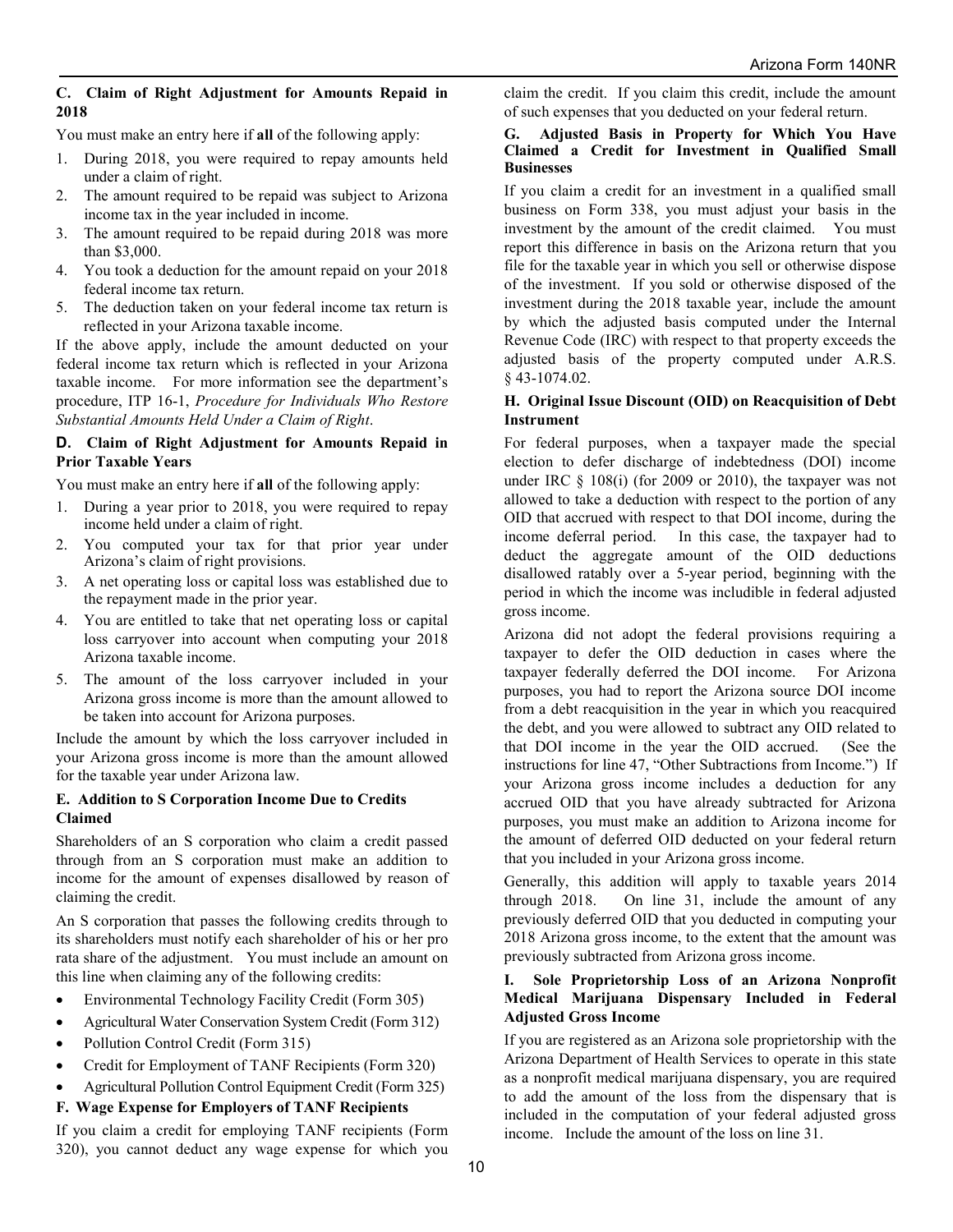**NOTE:** *If the Arizona nonprofit medical marijuana dispensary is registered with the Arizona Department of Health Services as anything other than a sole proprietorship, this addition does not apply.*

### **J. Americans with Disabilities Act Access Expenditures**

If a subtraction is taken on line 47, *Other Subtractions from Income*, for the full amount of eligible access expenditures paid or incurred during the taxable year for Arizona properties to comply with the requirements of the Americans with disabilities act of 1990 or title 41, chapter 9, article 8, any amount of eligible access expenditures that is recognized under the internal revenue code, including any amount that is amortized according to federal amortization schedules, and that is included in computing taxable income for the current taxable year must be added to Arizona gross income. (A.R.S. § 43-1021)

## **K. Other Adjustments**

Other special adjustments may be necessary. You may need to make an addition for depreciation or amortization. You may also need to make an addition if you claimed certain tax credits. Call one of the numbers listed on page 1 of these instructions if any of the following apply:

- You claimed the Environmental Technology Facility Credit. (Form 305)
- You claimed the Pollution Control Credit. (Form 315)
- You claimed the Agricultural Pollution Control Equipment Credit. (325)
- You elected to amortize cost of a childcare facility under Arizona law in effect before 1990, and you are still deducting amortization or depreciation for that facility on your federal income tax return.

### **Line 32 - Subtotal**

Add lines 26, 28, 29, 30 and 31 and enter the total on line 32.

## **Subtractions from Income**

You may only subtract those items for which statutory authority exists. Without such authority, you cannot take a subtraction. If you have any questions concerning subtractions from income, call one of the numbers listed on page 1 of these instructions.

**NOTE:** *You may not subtract any amount which is allocable to income excluded from your Arizona income.*

## **Lines 33 through 38 - Net Capital Gain or (loss)**

**NOTE:** *If you reported a net capital gain or (loss) on your federal tax return, you must enter the amount of the net gain or (loss) from Arizona sources on line 33. See the instructions for line 33.* 

*If you enter an amount on line 37, you must also complete lines 35 and 36. If you do not complete these lines, you cannot take the subtraction.*

*If you do not have any net capital gain or (loss) to report, enter "0" on lines 33-35*

As a nonresident, you may take the allowable subtraction for only those qualified net long-term capital gains that are from *Arizona sources*. You may subtract 25% (.25) of any qualifying net long-term capital gain included in your federal adjusted gross income that is derived from an investment in an asset acquired after December 31, 2011.

Use the worksheet on page 26 of these instructions, *Worksheet for Net Long-Term Capital Gain Subtraction for Assets Acquired after December 31, 2011,* to determine the allowable subtraction. Keep the worksheet for your records.

#### **Line 33** *-* **Total Arizona Sourced Net Capital Gain or (Loss)**

Enter the amount shown on line 20, of the Arizona column.

#### **Line 34** *-* **Total Arizona Sourced Net Short-Term Capital Gain or (Loss)**

Enter the total Arizona sourced net short-term capital gain reported on the *Capital Gain or (Loss)* line on page 1 of your federal return, in the ARIZONA Column. This amount should be reported in your federal adjusted gross income.

**NOTE:** *If you are not required to report dividend distributions and/or short-term capital gains from mutual funds on federal Form Schedule D, do not include the shortterm capital gain distributed by the mutual fund on line 34.*

#### **Line 35 - Total Arizona Sourced Net Long-Term Capital Gain or (Loss)**

If you did not complete the worksheet on page 24, subtract line 34 from line 33 and enter the difference.

If you completed the worksheet on page 25, enter the amount from the worksheet, line 14, column (b).

#### **Line 36 – Arizona Sourced Net Long-Term Capital Gain From Assets Acquired After December 31, 2011**

If you did not complete the worksheet on page 24 and you have no net long-term capital gains from assets acquired after December 31, 2011, enter "0".

If you completed the worksheet on page 25, enter the amount from the worksheet, line 14, column (d).

Only include net long-term capital gains on this line if it can be verified that the asset was acquired after<br>December 31, 2011. For purposes of this line, an asset For purposes of this line, an asset acquired by gift or inheritance is considered acquired on the date it was acquired by the gift-giver or the deceased individual.

### **Line 37 – Arizona Sourced Net Long-Term Capital Gain Subtraction from Income for Assets Acquired After December 31, 2011**

Multiply the amount on line 36 by 25% (.25) and enter the result.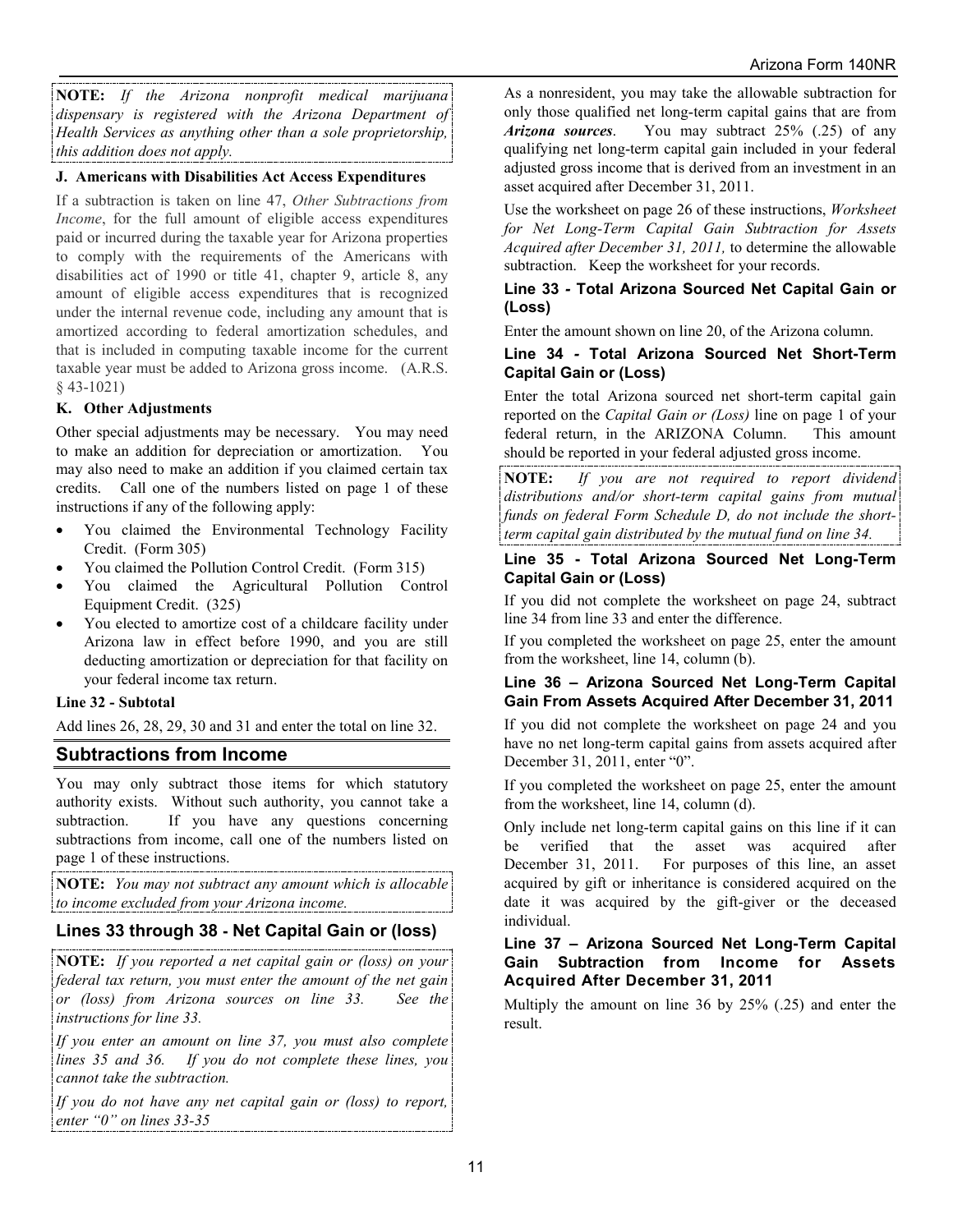**CAUTION:** *If you take a subtraction on line 38 or line 39 that includes any long-term capital gain from an investment made after December 31, 2011, you cannot include those portions of the net capital gain in your computation of the allowable subtraction for any net long-term capital gain from assets acquired after December 31, 2011, and included in federal adjusted gross income (line 23). For more information, see the instructions on page 26 for the amount to enter on lines 13a, 13b, and 13c, of the net long-term capital gain worksheet.*

#### **Line 38 - Net Capital Gain from Investment in a Qualified Small Business**

You may subtract the amount of any net capital gain included in federal adjusted gross income for the taxable year derived from investment in a qualified small business as determined by the Arizona Commerce Authority (ACA) pursuant to A.R.S. § 41-1518.

To qualify for this subtraction, your investment in the qualified small business must have been made *after* the ACA certified the company as a qualified small business and *before* the company's certification expiration date. An investment made prior to certification or after the expiration of certification does not qualify for this subtraction. See the ACA's website, *Small Business Incentives: Angel Investment*, for a list of certified businesses and their certification dates.

On line 38, enter the amount of the allowable subtraction.

#### **Line 39 – Capital Gain from the Exchange of one kind of Legal Tender for another kind of Legal Tender**

*To take this subtraction, you must net all gains and (losses) from all exchanges of one kind of legal tender for another kind of legal tender including amounts shown on Form 165 Schedule K-1, Form 120S Schedule K-1, and Form 141AZ, Schedule K-1.*

For taxable years beginning from and after December 31, 2017, the amount of any net capital gain *from Arizona sources* and included in Arizona gross income for the taxable year that is derived from the exchange of one kind of legal tender for another kind of legal tender. For the purposes of this paragraph:

(a) "Legal tender" means a medium of exchange, including specie that is authorized by the United States Constitution or Congress for the payment of debts, public charges, taxes and dues.

(b) "Specie" means coins having precious metal content.

### **Line 40 - Recalculated Arizona Depreciation**

As a nonresident, you may take the allowable subtraction that is **only** related to income sourced to Arizona.

**For assets placed in service in taxable years beginning before December 31, 2012,** enter the total amount of depreciation attributable to assets used in your Arizona business allowable pursuant to IRC  $\S$  167(a) for the taxable year calculated as if you had elected not to claim bonus depreciation for eligible properties for federal purposes.

**For assets placed in service during taxable years beginning from and after December 31, 2012 through December 31, 2013,** the amount of the subtraction depends on the method used to compute the depreciation for these assets.

**NOTE:** *For more information and examples of how to calculate Arizona bonus depreciation, see the department's procedure, ITP 16-2,* Procedure for Individuals who Claim Federal and/or Arizona Bonus Depreciation*.* 

**For assets placed in service in taxable years beginning from and after December 31, 2013 through December 31, 2015,**  enter the total amount of depreciation attributable to assets used in your Arizona business allowable pursuant to IRC § 167(a) for the taxable year calculated as if the bonus depreciation is 10% of the amount of federal bonus depreciation pursuant to IRC § 168(k).

**For assets placed in service in taxable years beginning from and after December 31, 2015 through December 31, 2016,** enter the total amount of depreciation attributable to assets used in your Arizona business allowable pursuant to IRC § 167(a) for the taxable year calculated as if the bonus depreciation is 55% of the amount of federal bonus depreciation pursuant to IRC  $\&$  168(k).

**For assets placed in service in taxable years beginning from and after December 31, 2016,** enter the total amount of depreciation attributable to assets used in your Arizona business allowable pursuant to IRC  $\S$  167(a) for the taxable year calculated as if the bonus depreciation is the full amount of federal bonus depreciation pursuant to IRC § 168(k).

Add all amounts together and enter the total on line 38.

### **Line 41 - Partnership Income Adjustment (Negative)**

Depending on your situation, you may either add (line 29) or subtract (line 41) this amount. Use this adjustment if line 17, column (c) of your Arizona Form 165 Schedule K-1(NR), shows a difference between federal and state distributable income.

If the difference reported on line 17, column (c) of your Arizona Form 165 Schedule K-1(NR), is a negative number, enter that portion of the difference that is allocable to partnership income taxable by Arizona as a subtraction on line

## 39. **Do not include a minus sign or use parenthesis.**

**NOTE:** *If the difference reported on line 17, column (c) of your Arizona Form 165 Schedule K-1(NR), is a positive number, enter that portion of the difference that is allocable to partnership income taxable by Arizona as an addition on line 29.*

### **Line 42 -**

Subtract lines 37 through 41 from line 32 and enter the difference.

### **Line 43 -**

Enter the amount from page 1, line 42.

#### **Line 44 - Interest on U.S. Obligations**

Enter the amount of interest income from U.S. Government obligations included as income on line 16 in the ARIZONA column. U.S. Government obligations include obligations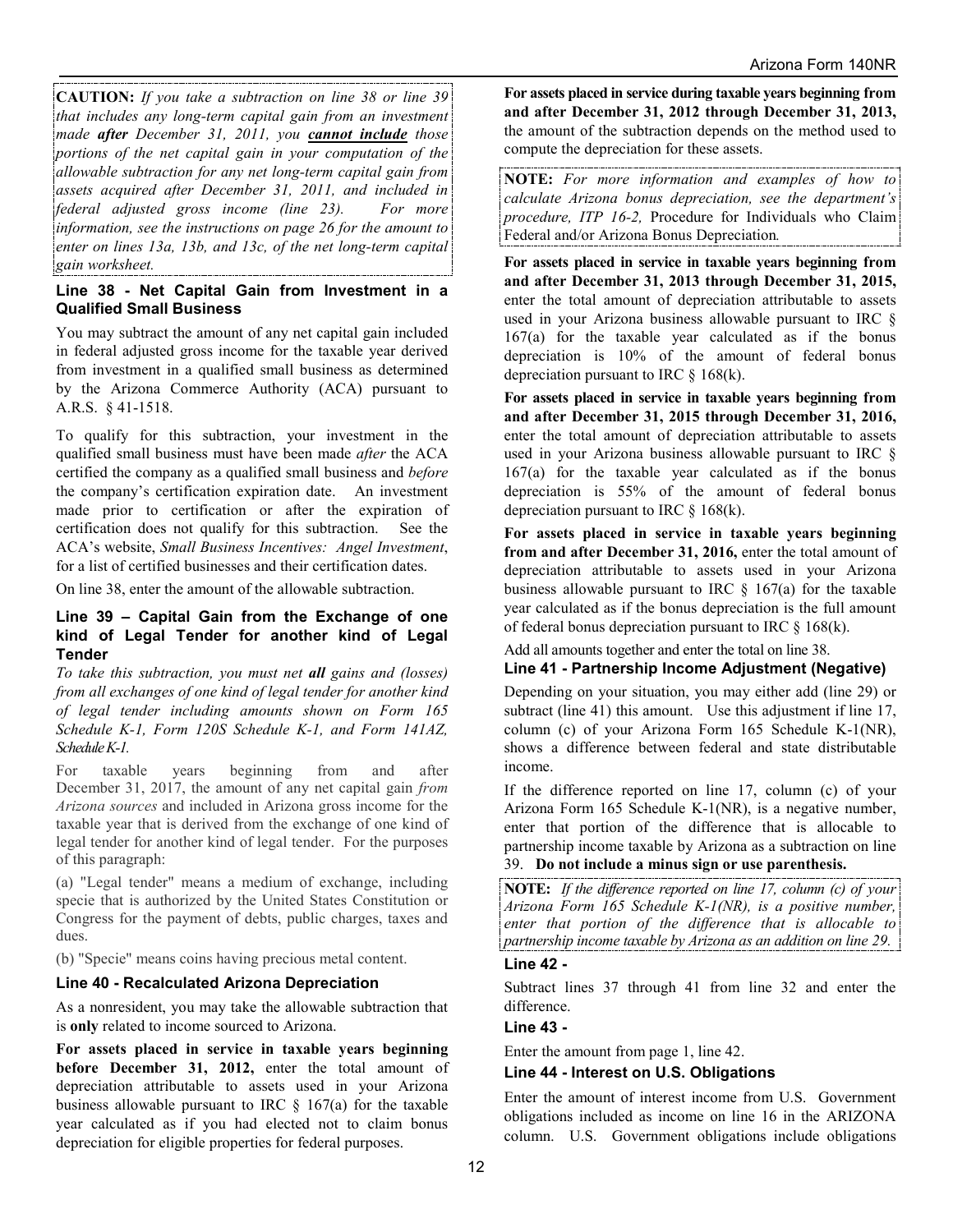such as savings bonds and treasury bills. You must reduce this subtraction by any interest or other related expenses incurred to purchase or carry the obligation. Reduce the subtraction only by the amount of such expenses included in your Arizona gross income.

### **Line 45 - Arizona Lottery Winnings**

You may subtract up to \$5,000 of winnings received in 2018 for Arizona lottery prizes. Only subtract those Arizona lottery winnings that you included on line 22 in the ARIZONA column and reported on your federal income tax return.

If you subtract Arizona lottery winnings here, you may have to adjust the amount of gambling losses claimed as an itemized deduction.

#### **Line 46 - Agricultural Crops Given to Arizona Charitable Organizations**

Arizona law allows a subtraction for qualified crop gifts made during 2018 to one or more charitable organizations. To take this subtraction, **all** of the following must apply:

- 1. You must be engaged in the business of farming or processing agricultural crops.
- 2. The crop must be grown in Arizona.
- 3. You made your gift to a charitable organization located in Arizona that is exempt from Arizona income tax.

The subtraction is the greater of the wholesale market price or the most recent sale price for the contributed crop.

The amount of subtraction cannot include any amount deducted pursuant to IRC § 170 with respect to crop contribution that exceeds the cost of producing the contributed crop. To determine if your crop gift qualifies for this subtraction, see the department's procedure, ITP 12-1, *Establishing an Income Tax Subtraction for Agricultural Crops Contributed to Charitable Organizations*.

### **Line 47 - Other Subtractions from Income**

Use line 47 if any of the following special circumstances apply. Include your own schedule with the return, explaining any amounts entered here.

## **A. Certain Wages of American Indians**

Enrolled members of American Indian tribes may subtract wages earned while living and working on their tribe's reservation. You can subtract only those amounts that you included on line 15, ARIZONA column. The federal government must recognize these tribes. For more information, see the department's ruling, ITR 96-4, *Income Taxation of Indians and Spouses.*

### **B. Qualified Wood Stove, Wood Fireplace, or Gas-Fired Fireplace**

Arizona law provides a subtraction for converting an existing fireplace to one of the following:

- a qualified wood stove,
- a qualified wood fireplace, or
- a gas fired fireplace and non-optional equipment directly related to its operation.

You may subtract up to \$500 of the costs incurred for converting an existing fireplace on your property located in Arizona. When you figure your subtraction, do not include taxes, interest, or other finance charges.

A qualified wood stove or a qualified wood fireplace is a residential wood heater that was manufactured on or after July 1, 1990, or sold at retail on or after July 1, 1992. The residential wood heater must also meet the U.S. Environmental Protection Agency's July 1990 particulate emissions standards.

A qualified gas fired fireplace is any device that burns natural or liquefied petroleum gas as its fuel through a burner system that is permanently installed in the fireplace. The conversion of an existing wood burning fireplace to noncombustible gas logs that are permanently installed in the fireplace also qualifies as a gas fired fireplace.

### **C. Claim of Right Adjustment for Amounts Repaid in Prior Taxable Years**

You must make an entry here if **all** of the following apply:

- 1. During a year prior to 2018, you were required to repay income held under a claim of right.
- 2. The amount required to be repaid was subject to Arizona income tax in the year included in income.
- 3. You computed your tax for that prior year under Arizona's claim of right provisions.
- 4. A net operating loss or capital loss was established due to the repayment made in the prior year.
- 5. You are entitled to take that net operating loss or capital loss carryover into account when computing your 2018 Arizona taxable income.
- 6. The amount of the loss carryover allowed to be taken into account for Arizona purposes is more than the amount included in your Arizona gross income.

Include the amount by which the loss carryover allowed for the taxable year under Arizona law is more than the amount included in your Arizona gross income. For more information on the Arizona claim of right provisions, see the department's procedure, ITP 16-1, *Procedure for Individuals Who Restore Substantial Amounts Held Under a Claim of Right*.

## **D. Certain Expenses Not Allowed for Federal Purposes**

You may subtract some expenses that you cannot deduct on your federal return when you claim certain federal tax credits. These federal tax credits include the following:

- the Federal Work Opportunity Credit,
- the Empowerment Zone Employment Credit,
- the credit for employer-paid social security taxes on employee cash tips, and
- the Indian Employment Credit.

If you claimed any of the above federal tax credits for 2018, include the portion of wages or salaries attributable to Arizona source income that you paid or incurred during the taxable year that is equal to the amount of those federal tax credits you claimed.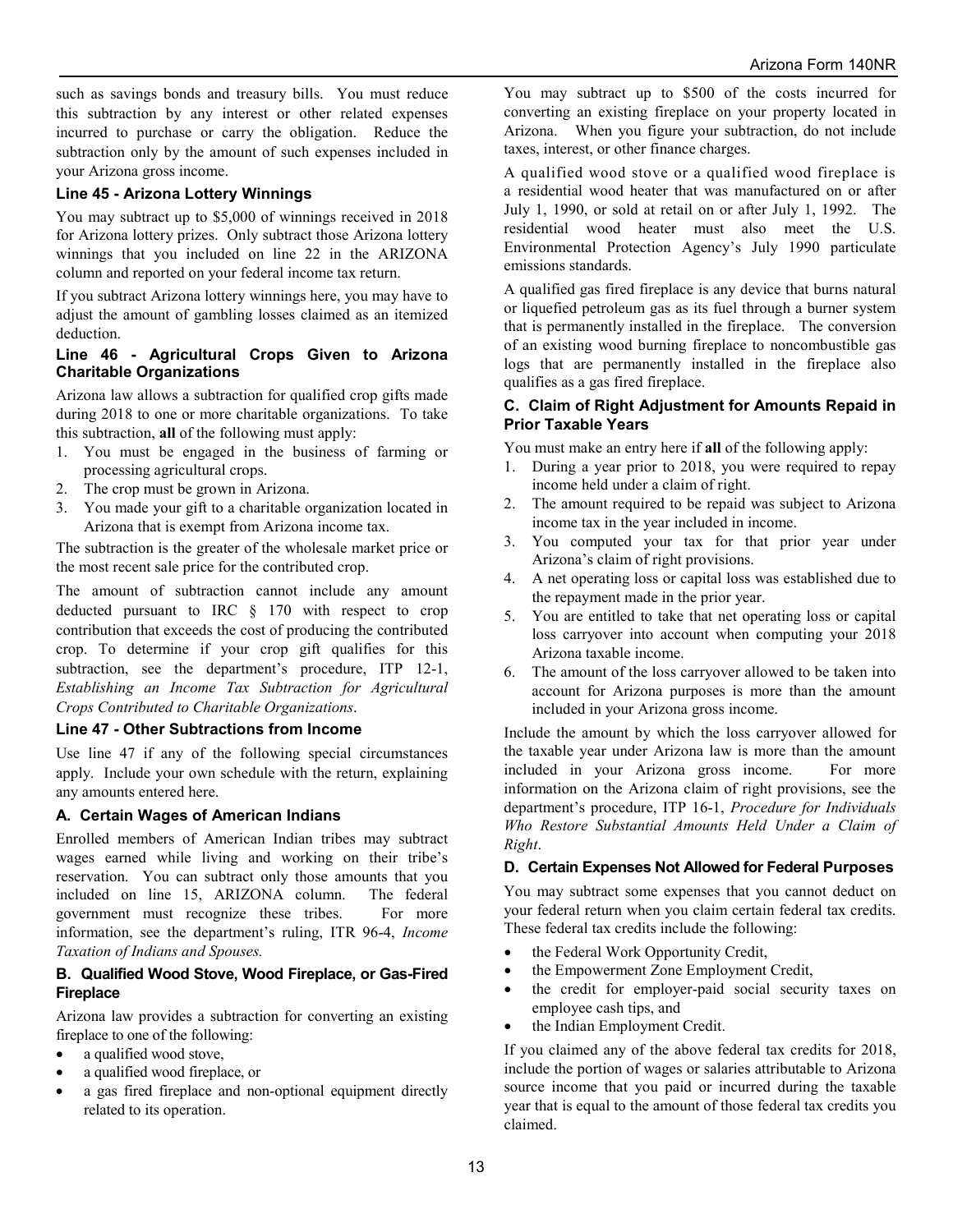## **E. Basis Adjustment for Property Sold or Otherwise Disposed of During the Taxable Year**

With respect to property used in an Arizona business that is sold or otherwise disposed of during the taxable year by a taxpayer who has complied with the requirement to add back all depreciation with respect to that property on tax returns for all taxable years beginning from and after December 31, 1999, include the amount of depreciation that has been allowed pursuant to IRC  $\frac{1}{2}$  167(a) to the extent that the amount has not already reduced Arizona taxable income in the current or prior years. (Note: The practical effect of this is to allow a subtraction for the difference in basis for any asset for which bonus depreciation has been claimed on the federal return.) You may make this adjustment only for property that was used in your Arizona business.

## **F. Fiduciary Adjustment**

A fiduciary uses Form 141AZ Schedule K-1(NR), to report to you your share of the fiduciary adjustment from the trust or estate. Line 5 of Form 141AZ Schedule K-1(NR), shows your share of the fiduciary adjustment from the estate or trust.

Depending on your situation, you may either add (line 31) or subtract (line 47) this amount.

If the amount on Form 141AZ Schedule K-1(NR), line 5, is a negative number, include that amount as a subtraction from income on line 47.

**NOTE:** *If the amount on Form 141AZ Schedule K-1(NR), line 5, is a positive number, include that amount as an addition to income on line 31.*

## **G. Net Operating Loss Adjustment**

**NOTE:** *This subtraction applies to only those individuals who made an election under the special federal net operating loss rules for 2008 and 2009. Under the special rules for 2008 and 2009, you could have elected to carry the net operating loss back for 3, 4, or 5 years, instead of the normal 2 years. This election would have been allowed under IRC § 172(b)(1)(H) as amended by the American Recovery and Reinvestment Act of 2009 or the Worker, Homeownership, and Business Assistance Act of 2009.*

Arizona did not adopt the special federal net operating loss rules for losses incurred during 2008 or 2009. For Arizona purposes, you must deduct an Arizona source net operating loss as if the loss was computed under IRC § 172 in effect prior to the enactment of those special rules. If you made an election to deduct your 2008 or 2009 federal net operating loss under IRC  $\S$  172(b)(1)(H), you may have to enter an amount here. Figure how much of the net operating loss carry forward would have been allowed as a deduction on your 2018 federal income tax return, if the election described in IRC §  $172(b)(1)(H)$  had not been made in the year of the loss. Then figure how much of the carry forward computed under that method was derived from Arizona source losses. The amount you may take as a subtraction is the difference between the amount of Arizona source net operating loss carryover allowable as a deduction for federal purposes under the as if calculation and the amount of the Arizona source net operating

loss deduction actually taken for federal purposes that you included in your Arizona gross income. On line 47, include the amount of allowable Arizona source loss carry forward deduction that exceeds the actual amount of Arizona source net operating loss carry forward deduction that was deducted in arriving at Arizona gross income.

**NOTE:** *As an Arizona nonresident, you may have had a loss from prior year Arizona business operations. However, the loss cannot offset this year's income unless the as if calculation results in an Arizona source net operating loss deduction for federal purposes. You can only take this subtraction if the as if federal net operating loss deduction for 2018 includes Arizona source losses that have not been absorbed by non-Arizona income in any intervening years. You cannot subtract any amount of that net operating loss that has been absorbed by non-Arizona income in any intervening years. You also cannot take a subtraction for any amount that has already been deducted for Arizona purposes.* 

### **H. Previously Deferred Discharge of Indebtedness (DOI) Income Adjustment**

Generally, when a loan is settled for less than the amount owed, DOI income is realized by the debtor and usually must be included in the debtor's gross income. The amount of DOI income is generally equal to the amount of loan forgiveness. DOI income also occurs when a debtor repurchases his or her own debt at a discount (a price lower than the adjusted basis issue price of the debt instrument). In debt repurchase transactions, the amount of DOI income is generally equal to the difference between the adjusted issue price and the price paid for the debt instrument.

For federal purposes, a taxpayer may have made a special election for taxable years 2009 or 2010 to include DOI income in connection with the reacquisition of a business debt instrument, ratably over a 5-year period. A taxpayer that made this election will generally include this income in federal adjusted gross income beginning with the 2014 taxable year. A taxpayer would have made the federal election under IRC § 108(i) as added by the American Recovery and Reinvestment Act of 2009.

Arizona did not adopt the special federal DOI income deferral provisions for the 2009 or 2010 taxable year. For Arizona purposes, if you made the federal election to defer the inclusion of Arizona source DOI income under IRC § 108(i), you were required to add the amount of that deferred DOI income to Arizona income for the year for which you made the election. If you made the required addition to Arizona income on the Arizona return filed for the year in which you reacquired the debt instrument (2009 or 2010), Arizona will not tax that Arizona source DOI income twice. In the year in which you include that deferred Arizona source DOI income in your federal adjusted gross income, and likewise your Arizona gross income, you may take a subtraction for the amount included for that year. Usually this subtraction will apply to taxable years 2014 through 2018. On line 47, include the amount of previously deferred Arizona source DOI income that you included in your Arizona gross income for the current taxable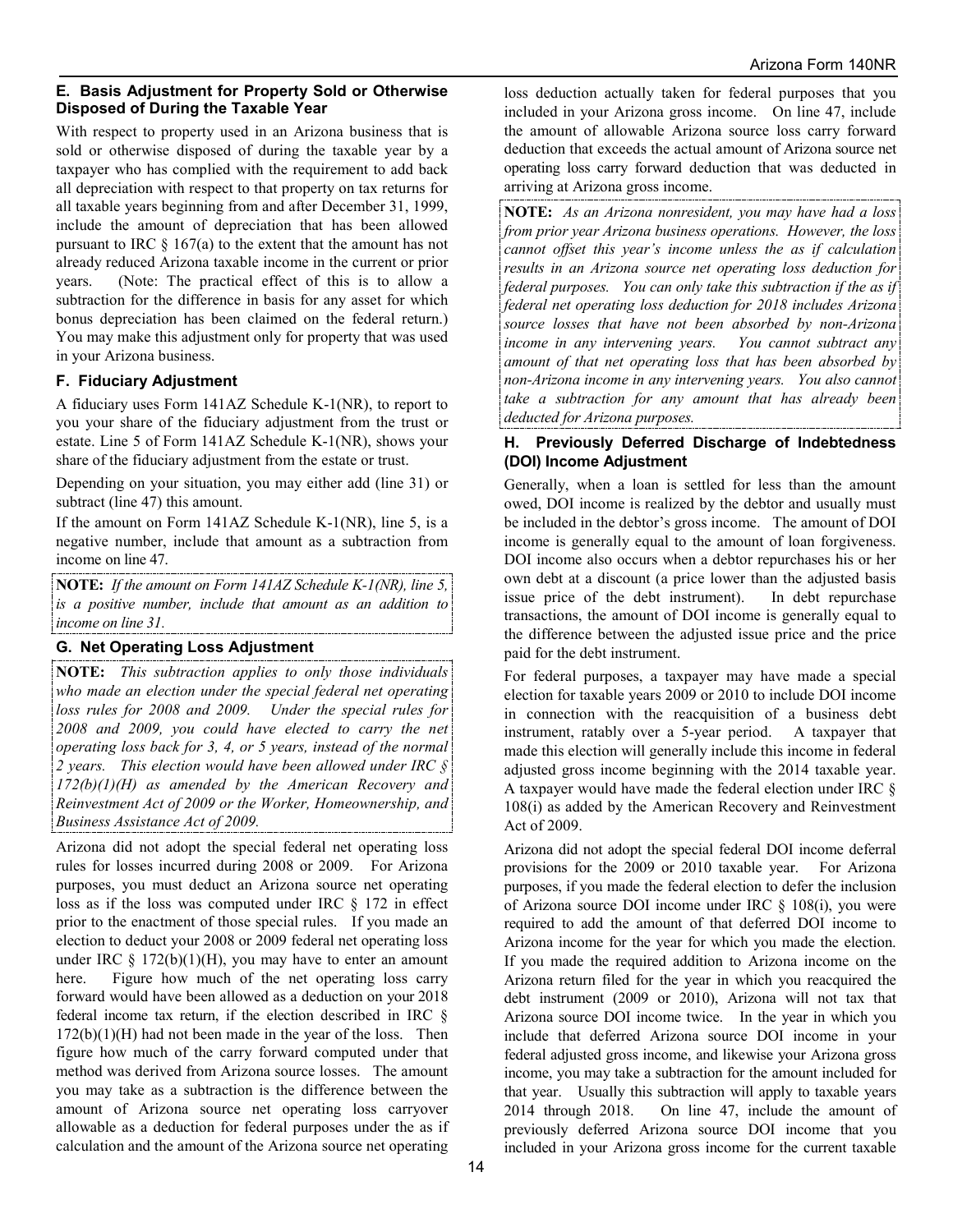year to the extent that the amount was previously added to your Arizona income.

#### **I. Sole Proprietorship Income of an Arizona Nonprofit Medical Marijuana Dispensary Included in Federal Adjusted Gross Income**

If you are registered as an Arizona sole proprietorship with the Arizona Department of Health Services to operate in this state as a nonprofit medical marijuana dispensary, you may subtract the amount of the income from the dispensary that is included in the computation of your federal adjusted gross income. Include the amount of the income on line 47.

**NOTE:** *If the Arizona nonprofit medical marijuana dispensary is registered with the Arizona Department of Health Services as anything other than a sole proprietorship, this subtraction does not apply.*

### **J. Americans with Disabilities Act Access Expenditures**

For taxable years beginning from and after December 31, 2017, a subtraction is allowed for eligible business access expenditures paid or incurred during the taxable year for Arizona properties to comply with the requirements of the Americans with disabilities act of 1990 or A.R.S. Title 41, chapter 9, article 8 by retrofitting developed real property that was originally placed in service at least ten years before the current taxable year. (A.R.S. §§ 43-1022 and 43-1024)

"*Eligible business access expenditures*" include reasonable and necessary amounts paid or incurred to:

- Remove any barriers that prevent a business from being accessible to or usable by individuals with disabilities.
- Provide qualified interpreters or other methods of making audio materials available to hearing-impaired individuals.
- Provide qualified readers, taped texts and other effective methods of making visually delivered materials available to individuals with visual impairments.
- Acquire or modify equipment or devices for individuals with disabilities.
- Provide other similar services, modifications, materials or equipment.

**NOTE:** *A taxpayer who has been cited for noncompliance with the Americans with disabilities act of 1990 or title 41, chapter 9, article 8 by either federal or state enforcement officials is ineligible for a subtraction under this section for any expenditure required to cure the cited violation.* 

On line 47, include the amount of allowable expenses paid or incurred during the tax year.

### **K. Other Adjustments**

Another special adjustment may be necessary. Call one of the numbers listed on page 1 of these instructions if you deferred exploration expenses determined under IRC § 617 in a taxable year ending before January 1, 1990, and you have not previously taken a subtraction for those expenses.

**Line 48 -**

Subtract lines 44 through 47 from line 43.

## **Exemptions – Lines 49 through 53**

## **Line 49 - Exemption: Age 65 or Over**

Multiply the number in box 8 on the front of your return by \$2,100 and enter the result.

### **Line 50 - Exemption: Blind**

Multiply the number in box 9 on the front of your return by \$1,500 and enter the result.

### **Line 51 - Exemption: Dependents**

Multiply the number in box 10 on the front of your return by \$2,300 and enter the result.

#### **Line 52 - Total Exemptions**

Add lines 49, 50, and 51 and enter the total.

#### **Line 53 - Prorated Exemptions**

Multiply the amount on line 52 by your Arizona income ratio from line 27 and enter the result.

**For Active Duty Military Personnel Only:** *If you were on active duty in Arizona during 2018, but you were a resident of another state, you must prorate these exemptions.*

### **Line 54 - Arizona Adjusted Gross Income**

Subtract line 53 from line 48. If less than zero, enter "0".

## **Figuring Your Tax**

#### **Line 55 - Itemized or Standard Deductions**

You must decide whether to take the standard deduction or to itemize your deductions. Your Arizona income tax will be less if you take the larger of your standard deduction or your itemized deductions.

## **Your Standard Deduction**

### **CAUTION:** *You must prorate the standard deduction.*

Nonresident individuals, who claim the standard deduction, must prorate the deduction by the income ratio which the taxpayer's Arizona gross income is of the taxpayer's federal adjusted gross income.

This will in effect prorate the standard deduction between income taxable to Arizona and income not taxable to Arizona and allow only that portion of the deduction allocable to income taxable to Arizona. **If you take the standard deduction, check box 55S.**

| <b>Standard Deduction Chart</b> |                                                   |  |  |
|---------------------------------|---------------------------------------------------|--|--|
| If your filing status is:       | Your standard deduction<br>prior to prorating is: |  |  |
| Single                          | \$5,312                                           |  |  |
| Married filing separate         | \$5,312                                           |  |  |
| Married filing joint            | \$10,613                                          |  |  |
| Head of household               | \$10,613                                          |  |  |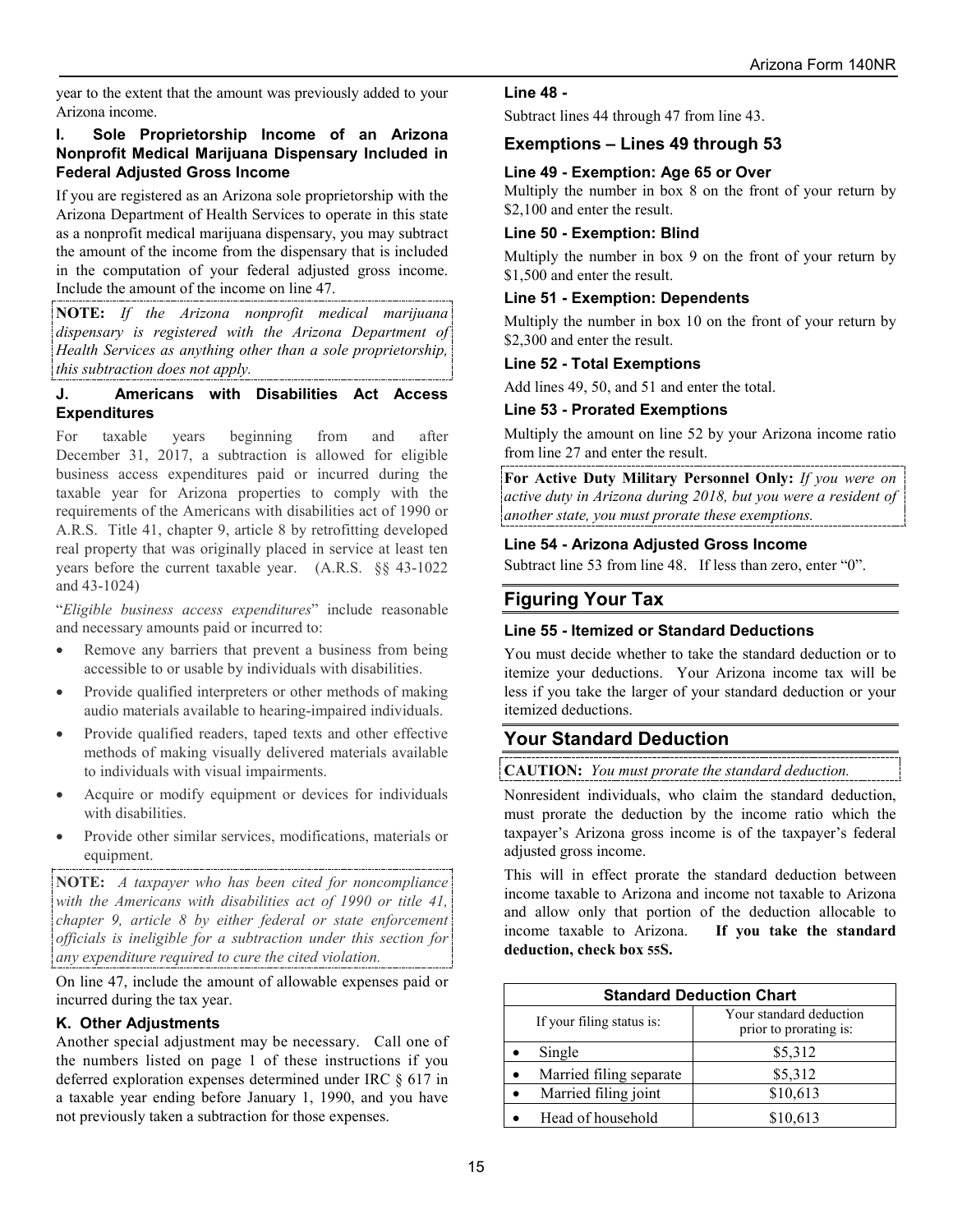| <b>Standard Deduction Worksheet</b>                                                                     |   |  |  |  |
|---------------------------------------------------------------------------------------------------------|---|--|--|--|
| Amount from the standard<br>deduction chart. Enter the<br>amount shown for your filing<br>status.       | S |  |  |  |
| Enter your Arizona income ratio<br>from Form 140NR, page 1, line<br>27.                                 |   |  |  |  |
| Multiply line 1 by the ratio on line<br>2. Enter the result here and on<br>Form 140NR, page 2, line 55. | S |  |  |  |

# **Your Itemized Deduction**

You may itemize deductions on your Arizona return even if you do not itemize deductions on your federal return.

The itemized deductions allowed for Arizona purposes are those itemized deductions that are allowable under the IRC.

As an Arizona nonresident, you must prorate these deductions by the income ratio which your Arizona gross income is of your federal adjusted gross income.

To determine your Arizona itemized deductions, complete a federal Form 1040 Schedule A. Then complete the Arizona Form 140NR Schedule A(NR). **If you itemize deductions, check box 55I.**

**NOTE:** *If you itemize, you must include a copy of your federal Schedule A and your Arizona Schedule A(NR) with your Arizona return.*

## **Line 56 - Personal Exemptions**

Your personal exemption depends on your filing status. See the Personal Exemption Chart. Then Complete the Personal Exemption Worksheet.

If married, you may also use Arizona Form 202, *Personal Exemption Allocation Election*, to figure your personal exemption.

| <b>Personal Exemption Chart,</b><br>(continued on next column)<br>Be sure to complete the Personal Exemption worksheet                                                                                 |                                            |  |  |
|--------------------------------------------------------------------------------------------------------------------------------------------------------------------------------------------------------|--------------------------------------------|--|--|
| If you checked filing status:                                                                                                                                                                          | Personal<br>Exemption before<br>proration: |  |  |
| • Single (Box 7)                                                                                                                                                                                       | \$2,200                                    |  |  |
| • Married filing joint return (Box)<br>-4)<br>and claiming no dependents (Box 10)                                                                                                                      | \$4,400                                    |  |  |
| • Married filing joint return (Box 4)<br>and claiming at least one dependent<br>(Box 10 excluding persons who did<br>not qualify as your dependent on<br>your federal return [Box 10, column]<br>(e)]. | \$6,600                                    |  |  |

| • Head of household and you are not<br>married (Box 5)                                                                                                                                                                      | \$4,400                            |
|-----------------------------------------------------------------------------------------------------------------------------------------------------------------------------------------------------------------------------|------------------------------------|
| • Head of household and you are a<br>married person who qualifies to file<br>as head of household (Box 5)                                                                                                                   | \$3,300 or<br>complete<br>Form 202 |
| • Married filing separate return (Box 6)<br>with neither spouse claiming any<br>dependents (Box 10)                                                                                                                         | \$2,200 or<br>complete<br>Form 202 |
| • Married filing separate return (Box 6)<br>with one spouse claiming at least one<br>dependent (Box 10 excluding persons)<br>who did not qualify as<br>your<br>dependent on your federal return<br>[Box 10, column $(e)$ ]. | \$3,300 or<br>complete<br>Form 202 |

**NOTE: For Active Duty Military Personnel Only.** *If you were on active duty in Arizona during 2018, but were a resident of another state, do not prorate your personal exemption. You are allowed a 100% deduction for the personal exemption (to include spouse).*

|              | <b>Personal Exemption Worksheet</b>                                                                                                                                                                                                      |   |  |  |
|--------------|------------------------------------------------------------------------------------------------------------------------------------------------------------------------------------------------------------------------------------------|---|--|--|
| $\mathbf{1}$ | Amount from the personal<br>exemption chart. If you were an<br>active duty military member<br>during 2018, skip lines 2 and 3<br>and enter this amount on Form<br>140NR, page 2, line 56. All other<br>taxpayers complete lines 2 and 3. | S |  |  |
| 2.           | Enter your Arizona income ratio<br>from Form 140NR, page 1, line<br>27.                                                                                                                                                                  |   |  |  |
| 3.           | Multiply line 1 by the ratio on line<br>2. Enter the result here and on<br>Form 140NR, page 2, line 56.                                                                                                                                  |   |  |  |

A married couple who does not claim any dependents may take one personal exemption of \$4,400 (prior to prorating). If the husband and wife file separate returns, either spouse may (prior to prorating) take the entire \$4,400 exemption, or the spouses may divide the \$4,400 (prior to prorating) between them. You and your spouse must complete Arizona Form 202 if either you or your spouse claims a personal exemption of more than \$2,200 (prior to prorating). If you and your spouse do not complete Form 202, you may (prior to prorating) take an exemption of only \$2,200 (one-half of the total \$4,400).

A married couple who claims at least one dependent may take one personal exemption of \$6,600 (prior to prorating). If the husband and wife file separate returns, either spouse may (prior to prorating) take the entire \$6,600 exemption, or the spouses may divide the \$6,600 (prior to prorating) between them. You and your spouse must complete Form 202 if either you or your spouse claims a personal exemption of more than \$3,300 (prior to prorating).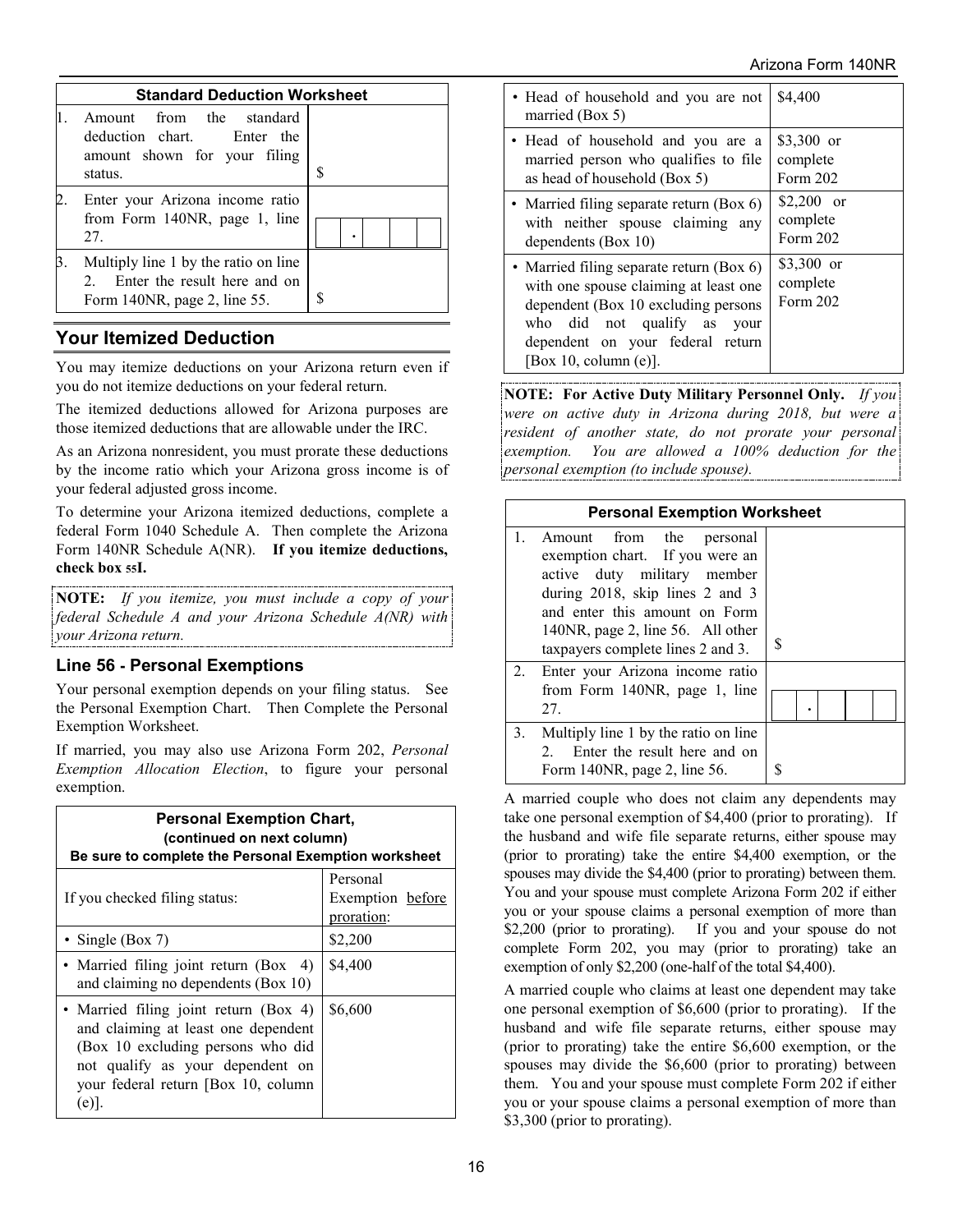If you and your spouse do not complete Form 202, you may (prior to prorating) take an exemption of only \$3,300 (one-half of the total \$6,600).

If you are a married person who qualifies to file as a head of household, you may take the entire \$6,600 (prior to prorating) personal exemption or you may divide the exemption with your spouse. You and your spouse must complete Form 202 if either you or your spouse claims a personal exemption of more than \$6,600 (prior to prorating).

If you and your spouse do not complete Form 202, you may (prior to prorating) take an exemption of only \$3,300 (one-half of the total \$6,600). The spouse who claims more than onehalf of the total personal exemption (prior to prorating) must include the original Form 202 with his or her return. The spouse who claims less than one-half of the total personal exemption (prior to prorating) must include a copy of the completed Form 202 with his or her return.

#### **Line 57- Arizona Taxable Income**

Subtract lines 55 and 56 from line 54 and enter the difference. If less than zero, enter "0".

Use this amount to calculate your tax using Tax Table X or Y.

#### **Line 58 - Tax Amount**

Enter the tax from Tax Table X or Y.

#### **Line 59 - Tax From Recapture of Credits From Arizona Form 301**

Enter the amount of tax due from recapture of credits from Arizona Form 301, Part 2, line 36.

#### **Line 60 - Subtotal of Tax**

Add lines 58 and 59 and enter the total.

#### **Line 61- Nonrefundable Credits from Arizona Form 301**

Complete line 61 if you claim any of the following credits. Also, make sure that you include Arizona Form 301 and the appropriate credit form or forms with your return.

**Enterprise Zone Credit**. The enterprise zone credit allowable to individuals was repealed. All credits for enterprise zones that were properly established can be carried forward for the respective five year carry forward period. See Form 304 for more information.

**Military Reuse Zone Credit.** The military reuse zone credit expired. All credits for military reuse zones that were properly established can be carried forward for the respective five year carry forward period. See Form 306 for more information.

**Credit for Increased Research Activities - Individuals.**  You may qualify for this credit if you incurred qualified research expenses for research conducted in Arizona. Use Form 308-I to figure this credit. Be sure to include **only** the nonrefundable portion on Form 140NR, line 61.

**Credit for Taxes Paid to Another State or Country.** You may qualify for this credit if you paid tax to Arizona and another state or country on the same income. Use Form 309 to figure this credit.

**Agricultural Water Conservation System Credit.** You may qualify for this credit if you incurred expenses to purchase and install an agricultural water conservation system in Arizona. Use Form 312 to figure this credit.

**Pollution Control Credit.** You may qualify for this credit if you purchased depreciable property used in a trade or business to reduce or prevent pollution. Use Form 315 to figure this credit.

**Credit for Solar Hot Water Heater Plumbing Stub Outs and Electric Vehicle Recharge Outlets.** The credit for solar hot water heater plumbing stub outs and electric vehicle recharge outlets has expired. All credits that were property established can be carried forward for the respective five year carry forward period.

**Credit for Employment of TANF Recipients.** You may qualify for this credit if you employed TANF recipients during the taxable year. Use Form 320 to figure this credit.

**Credit for Contributions to Qualifying Charitable Organizations.** You may qualify for this credit if you made contributions to qualifying charitable organizations. Use Form 321 to figure this credit.

**Credit for Contributions Made or Fees Paid to Public Schools.** You may qualify for this credit if you paid certain fees to public schools in Arizona. Use Form 322 to figure this credit.

**Credit for Contributions to Private School Tuition Organizations.** You may qualify for this credit if you made contributions to a school tuition organization that provides scholarships or grants to qualified schools. Use Form 323 to figure this credit.

**Agricultural Pollution Control Equipment Credit.** You may qualify for this credit if you are involved in commercial agriculture and incurred expenses to purchase tangible personal property that is primarily used in your trade or business in Arizona to control or prevent pollution. Use Form 325 to figure this credit.

**Credit for Donation of School Site.** You may qualify for this credit if you donated real property and improvements to a school district or a charter school for use as a school or as a site for the construction of a school. Use Form 331 to figure this credit.

**Credit for Employment by a Healthy Forest Enterprise.**  You may qualify for this credit if you had net increases in qualified employment positions in a healthy forest enterprise.. Use Form 332 to figure this credit**.**

**Credit for Employing National Guard Members**. You may qualify for this credit if you are an employer who has an employee that is a member of the Arizona National Guard if the employee is placed on active duty. Use Form 333 to figure this credit.

**Credit for Business Contributions by an S Corporation to School Tuition Organizations - Individual.** S corporations that make qualifying contributions of \$5,000 or more may pass-through the credit to its individual shareholders on a *pro rata* basis. See Form 335-I for more information.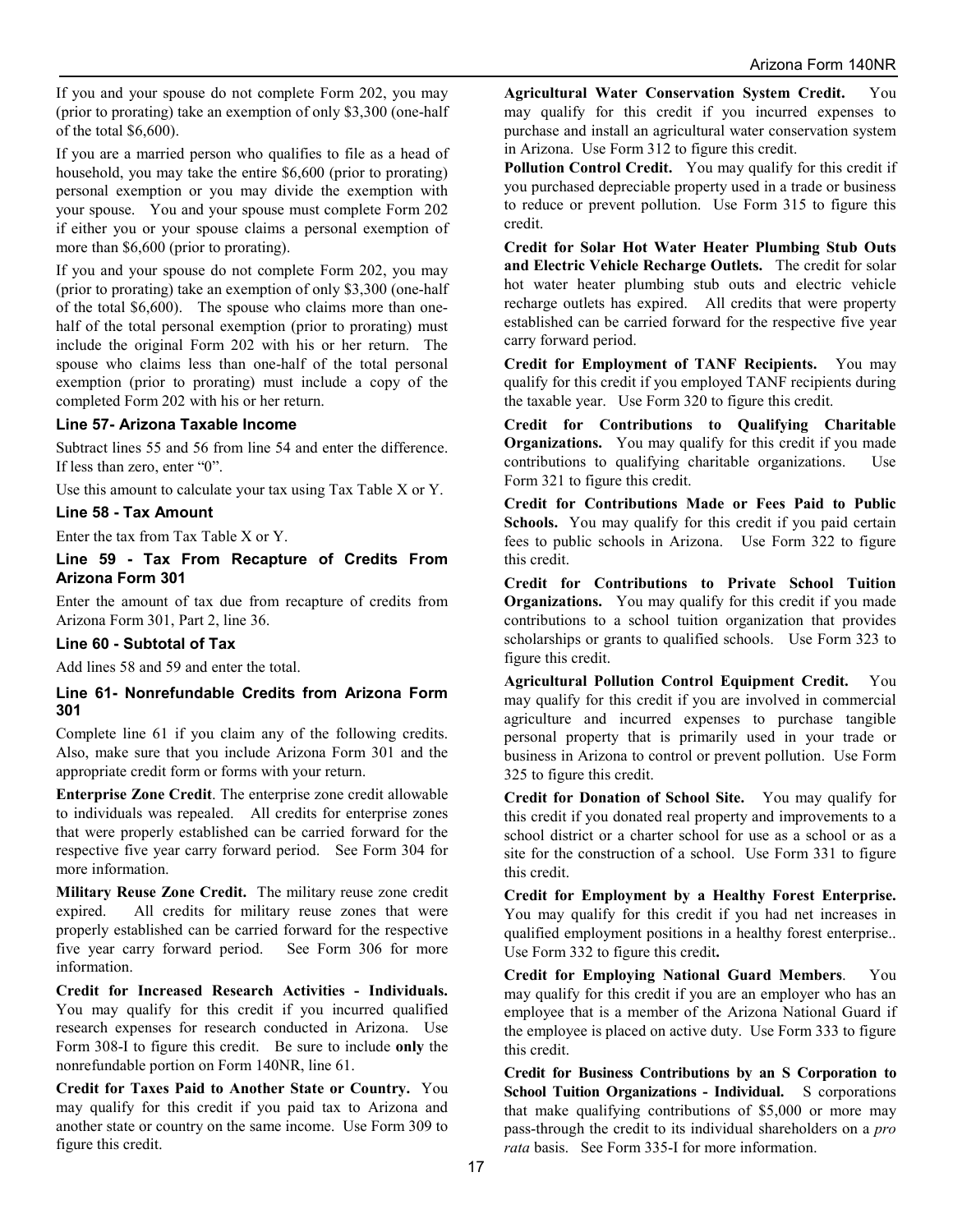**Credit for Solar Energy Devices** - **Commercial or Industrial Applications.** This credit is available to taxpayers that install solar energy devices for commercial, industrial, or other nonresidential applications in Arizona. Use Form 336 to figure this credit.

**Credit for Investment in Qualified Small Businesses.** You may qualify for this credit if you made an investment in a qualified small business. Use Form 338 to figure this credit.

**Credit for Donations to the Military Family Relief Fund.**  You may qualify for this credit if you made a cash contribution to the Arizona Military Family Relief Fund during the taxable year. Use Form 340 to figure this credit.

**Credit for Business Contributions by an S Corporation to School Tuition Organizations for Displaced Students or Students with Disabilities - Individual.** S corporations that make qualifying contributions of \$5,000 or more may passthrough the credit to its individual shareholders on a *pro rata* basis. See Form 341-I for more information.

**Renewable Energy Production Tax Credit.** You may qualify for this credit if you produced electricity using renewable energy resources. Use Form 343 to figure this credit.

**Credit for New Employment.** For taxable years beginning from and after June 30, 2011, you may qualify for this credit if your business had a net increase in qualified employment positions. Use Form 345 to figure this credit.

**Additional Credit for Increased Research Activities for Basic Research Payments.** You may qualify for this credit for qualified basic research payments for research conducted in Arizona. Approval by the Department of Revenue is required prior to claiming this credit. Use Form 346 to figure this credit.

**Credit for Contributions to Certified School Tuition Organization (for the amounts that exceed the allowable credit on Arizona Form 323)**. You may qualify for this credit if you made contributions to school tuition organization(s) that exceed the allowable credit amount on Form 323. Use Form 348 to figure this credit.

**Credit for Renewable Energy Investment & Productions for Self-Consumption by International Operations Centers.** You may qualify for this tax credit if you made investment in new renewable energy facilities that produce energy for self-consumption using renewable energy resources if the power will be used primarily for an international operations center. Use Form 351 to figure this credit.

**Credit for Contributions to Qualifying Foster Care Charitable Organizations.** You may qualify for this credit if you made contributions to qualifying foster care charitable organizations. Use Form 352 to figure this credit.

Compute your credit on the appropriate form. Then complete Arizona Form 301 and enter the amount from Form 301, Part 2, line 69. The amount on line 61 cannot reduce your tax below zero. These credits are not refundable credits.

Include the completed Form 301 along with any supporting documents with your return.

#### **Line 62 - Balance of Tax**

Subtract line 61 from line 60. If line 61 is greater than line 60, enter, "0".

## **Totaling Payments and Refundable Credits**

#### **Line 63 - 2018 Arizona Income Tax Withheld**

Enter the 2018 Arizona income tax withheld as shown on Form(s) W-2 from your employer. Do not include income taxes withheld by any other state. Include the Form(s) W-2 with your return.

#### **Line 64 (Boxes a, b, and c) – 2018 Arizona Estimated Tax Payments including Amount Applied from 2017 Return; and Arizona Claim of Right**

Use this line if you did one of the following:

- made estimated income tax payments to Arizona for 2018;
- applied any of your refund from your 2017 Arizona return to 2018 estimated taxes for Arizona; or
- recomputed a prior year's tax under Arizona's Claim of Right provisions.

You **must** also complete and include the *Arizona Claim of Right - Individual* form(s) with your income tax return. If you fail to complete and include the form(s), the amount of your claim may be denied. The form is available on the department's website.

**Box 64a:** Enter the total amount of estimated taxes paid and/or applied to your 2018 taxes.

**NOTE:** *If you are married and made joint Arizona estimated payments for 2018, but are filing separate 2018 Arizona income tax returns, see the department's ruling ITR 02-3,* Allocating Joint Estimated Payments to Separate Returns.

**Box 64b:** Enter the amount from your Arizona *Claim of Right - Individual* form, line 8.

If you completed more than one Claim of Right form for the current taxable year, add all amounts on line 8 and enter the total in box 64b.

**NOTE:** *For more information on Arizona's Claim of Right provisions, see the department's procedure,* ITP 16-1*, Procedure for Individuals Who Restore Substantial Amounts Held Under a Claim of Right.*

**Line 64c:** Add the amounts in box 64a and box 64b and enter the total on line 64c.

#### **Line 65 - 2018 Arizona Extension Payment (Arizona Form 204)**

Use this line to report the payment you sent with your extension request or the electronic extension payment you made using www.AZTaxes.gov.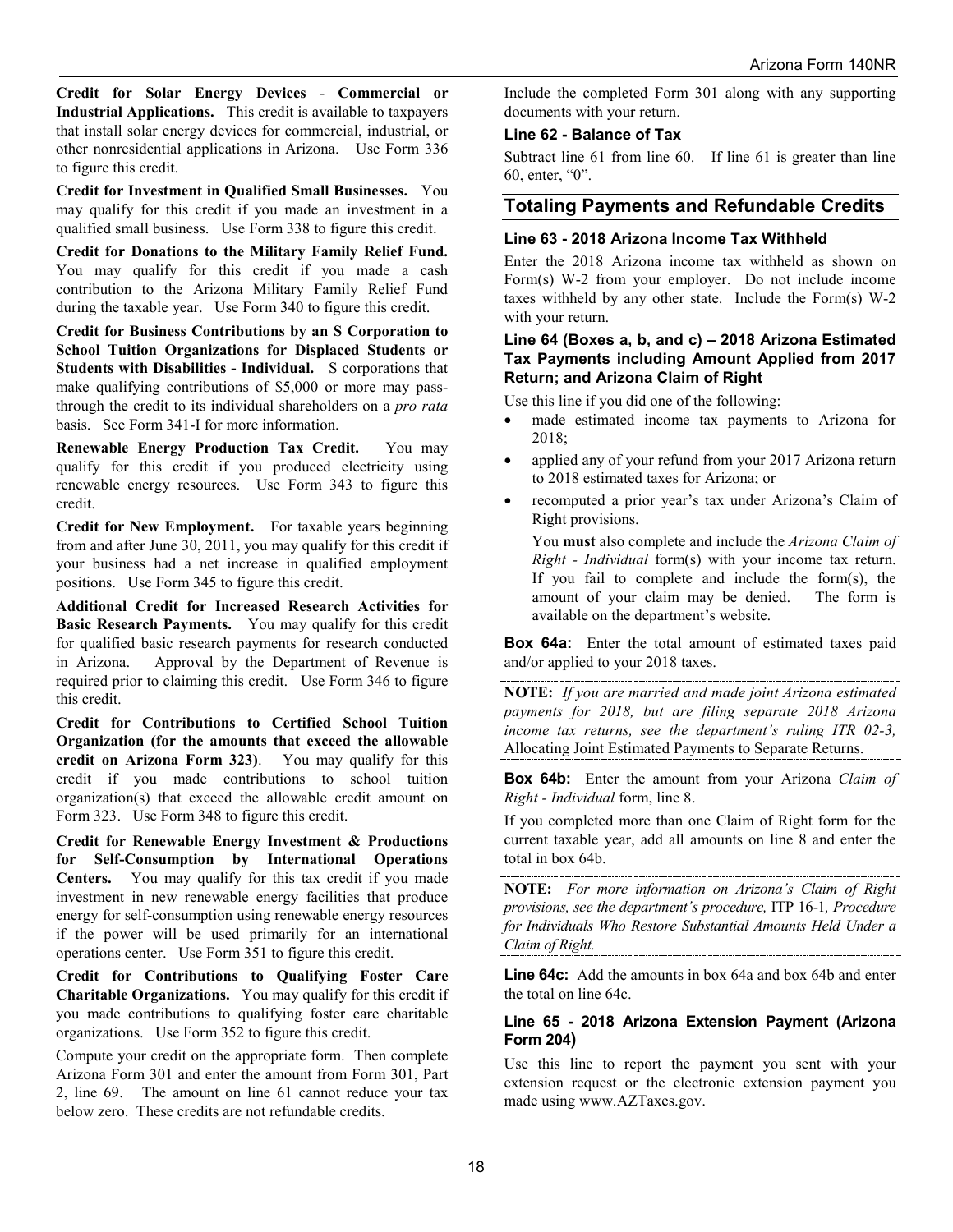### **Line 66 - Other Refundable Credits**

Enter the total of refundable credits you are claiming from any of the following:

- Credit for Increased Research Activities Individuals, (Form 308-I)
- Credit for Qualified Facilities (Form 349)

If you enter an amount on this line, be sure you check the box or boxes to show which credit(s) you are claiming. Also, be sure to include the credit form(s) with your return.

#### **Credit for Increased Research Activities - Individuals (Form 308-I)**

A portion of this credit may be refundable. You may qualify for the refundable increased research activities credit if you incurred qualified research expenses for research conducted in Arizona. For more information about this credit, and to see whether you may claim a refund of this credit, see Arizona Form 308-I.

You must include a copy of your "Certificate of Qualification" from the Arizona Commerce Authority (ACA), Form 301, and Form 308-I with your return to claim this credit.

If you are claiming a refund of the increased research activities credit from Form 308-I, enter the amount from Form 308-I, Part 5, line 32.

#### **Credit for Qualified Facilities (Form 349)**

You may qualify for the refundable qualified facilities credit if you expanded or located a qualified facility in Arizona. This credit is refundable in five equal installments. Pre-approval and post-approval are required through the ACA. For more information, see Arizona Form 349.

You must include a copy of your "Certificate of Qualification" from the ACA and Form 349 with your tax return to claim this credit. If you are claiming a refund of the qualified facilities credit from Form 349, enter the amount from Form 349, Part 8, line 20.

**If you are claiming more than one of the refundable tax credits**, check the appropriate boxes and add the amounts from the credit forms together and enter the total on line 65. You may use the table to figure the amount to enter on line 65.

| 2018 - Refundable Credit Worksheet                                        |  |  |
|---------------------------------------------------------------------------|--|--|
| 1. Enter the refundable credit from Form<br>308-I, Part 5, line 32.       |  |  |
| 2. Enter the refundable credit from Form<br>349, Part 8, line 20.         |  |  |
| Add the amounts on lines 1 and 2.<br>Enter the total here and on line 66. |  |  |

### **Line 67 - Total Payments and Refundable Credits**

Line 67 is the total payments and refundable credits claimed. Add lines 63 through 66 and enter the total.

**NOTE:** *An Arizona Claim of Right amount is now reported on line 64. See line 64 for instructions.* 

## **Figuring Your Tax Due or Overpayment**

### **Line 68 - Tax Due**

If line 62 is more than line 67, you have tax due. Subtract line 67 from line 62 and enter the amount of tax due. Skip lines 69, 70, and 71.

### **Line 69 - Overpayment**

If line 67 is more than line 62, you have an overpayment. Subtract line 62 from line 67 and enter the difference. Complete lines 70 and 71.

### **Line 70 - Amount of Line 69 to Apply to 2019 Estimated Tax**

If you want all or part of your overpayment applied to next year's Arizona estimated taxes, enter that amount on line 70.

**NOTE:** *If you apply any of the amount shown on line 69 to 2019, you cannot use that amount to pay any tax that is later found to be due for 2018. You also may not claim a refund for that amount until you file your 2019 return.*

### **Line 71 - Balance of Overpayment**

Subtract line 70 from line 69 to determine your overpayment balance before voluntary gifts and any estimated payment penalty.

## **Making Voluntary Gifts**

You can make voluntary gifts to each of the funds shown below. A gift will reduce your refund or increase the amount due with your return.

**NOTE:** *If you make a gift, you cannot change the amount of that gift later on an amended return.*

### **Line 72 - Solutions Teams Assigned to Schools Fund**

You may give some or all of your refund to the Solutions Teams Assigned to Schools Fund. You may also give more than your entire refund. If you send in additional money with your return, include that amount on line 88. Enter the amount you want to donate on line 72.

Gifts go to the Arizona Assistance for Education Fund. The Arizona Board of Education will distribute money to the Arizona Department of Education to fund solutions teams assigned to schools.

### **Line 73 - Arizona Wildlife Fund**

You may give some or all of your refund to the Arizona Wildlife Fund. You may also give more than your entire refund. If you send in additional money with your return, include that amount on line 88. Enter the amount you want to donate on line 73.

Your gift to the Arizona Wildlife Fund helps protect wildlife in the state. Many species like bald eagles, Apache trout and black-footed ferrets benefit from your gifts to this fund. Gifts are also used to improve areas for watching wildlife statewide.

### **Line 74 - Child Abuse Prevention Fund**

You may give some or all of your refund to the Arizona Child Abuse Prevention Fund. You may also give more than your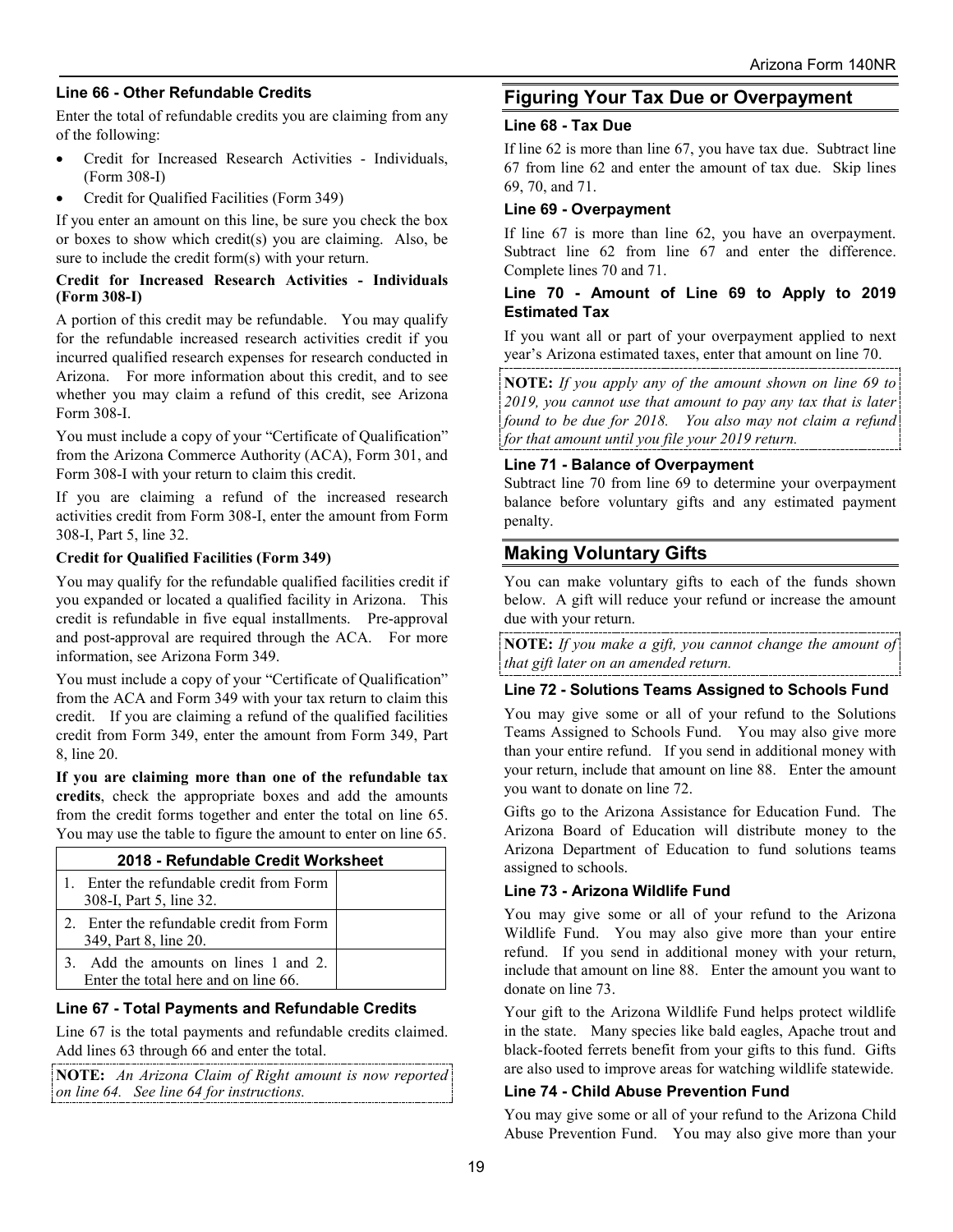entire refund. If you send in additional money with your return, include that amount on line 88. Enter the amount you want to donate on line 74.

Gifts go to the Arizona Child Abuse Prevention Fund. This fund provides financial aid to community agencies for child abuse prevention programs.

### **Line 75 - Domestic Violence Shelter Fund**

You may give some or all of your refund to the Domestic Violence Shelter Fund. You may also give more than your entire refund. If you send in additional money with your return, include that amount on line 88. Enter the amount you want to donate on line 75.

Gifts go to the Domestic Violence Shelter Fund. This fund provides financial aid to shelters for victims of domestic violence.

### **Line 76 - Political Gift**

You may give some or all of your refund to a political party. You may also give more than your entire refund. If you send in additional money with your return, include that amount on line 88. Enter the amount you want to donate on line 76. If you donated to a political party, complete line 83.

Gifts go to one of the following political parties:

- Democratic
- Green Party
- Libertarian
- **Republican**

### **Line 77 - Neighbors Helping Neighbors Fund**

You may give some or all of your refund to the Neighbors Helping Neighbors Fund. You may also give more than your entire refund. If you send in additional money with your return, include that amount on line 88. Enter the amount you want to donate on line 77.

Gifts go to the Neighbors Helping Neighbors Fund. This fund provides eligible recipients with emergency aid in paying utility bills, conserving energy and weatherization.

### **Line 78 - Special Olympics Fund**

You may give some or all of your refund to the Special Olympics Fund. You may also give more than your entire refund. If you send in additional money with your return, include that amount on line 88. Enter the amount you want to donate on line 78.

Gifts go to the Special Olympics Fund. This fund helps provide programs of the Arizona Special Olympics.

### **Line 79 - Veterans' Donations Fund**

You may give some or all of your refund to the Veterans' Donations Fund. You may also give more than your entire refund. If you send in additional money with your return, include that amount on line 88. Enter the amount you want to donate on line 79.

Gifts go to the Veterans' Donations Fund, which may be used for veterans in Arizona.

#### **Line 80 - I Didn't Pay Enough Fund**

You may give some or all of your refund to the I Didn't Pay Enough Fund. You may also give more than your entire refund. If you send in additional money with your return, include that amount on line 88. Enter the amount you want to donate on line 80.

Gifts that you make to the I Didn't Pay Enough Fund will aid the state by going to the Arizona general fund.

### **Line 81 - Sustainable State Parks and Roads Fund**

You may give some or all of your refund to the Sustainable State Parks and Roads Fund. You may also give more than your entire refund. If you send in additional money with your return, include that amount on line 88. Enter the amount you want to donate on line 81.

Gifts that you make to the Sustainable State Parks and Roads Fund will aid the state to operate, maintain and make capital improvements to buildings, roads, parking lots, highway entrances and any related structure used to operate state parks.

#### **Line 82 – Spaying and Neutering of Animals Fund**

You may give some or all of your refund to the Spaying and Neutering of Animals Fund. You may also give more than your entire refund. If you send in additional money with your return, include that amount on line 88. Enter the amount you want to donate on line 82.

Gifts that you make to the Spaying and Neutering of Animals Fund will help to reduce pet overpopulation by sterilizing, at minimal or no cost, dogs and cats in this state, including those that are impounded and sterilized.

### **Line 83 - Political Party**

If you entered an amount on line 76, check the box for the political party to which you wish to give. Select only one party. If you do not select a political party, the department will return the amount on line 76.

#### **Line 84 - Estimated Payment Penalty**

| must have made Arizona estimated income tax<br>You<br>payments during 2018 if: |                                                                               |                                                                               |
|--------------------------------------------------------------------------------|-------------------------------------------------------------------------------|-------------------------------------------------------------------------------|
| Your filing status is:                                                         | <b>AND</b><br>Your Arizona<br>gross income<br>for $2017$ was<br>greater than: | <b>AND</b><br>Your Arizona<br>gross income<br>for $2018$ was<br>greater than: |
| Married Filing Joint                                                           | \$150,000                                                                     | \$150,000                                                                     |
| Single                                                                         | \$75,000                                                                      | \$75,000                                                                      |
| Head of Household                                                              | \$75,000                                                                      | \$75,000                                                                      |
| Married Filing Separate                                                        | \$75,000                                                                      | \$75,000                                                                      |

**NOTE:** *Do not complete Arizona Form 221,* Underpayment of Estimated Tax by Individuals*, if the amount on Form 140NR, line 63, is more than the amount on Form 140NR, line 62.*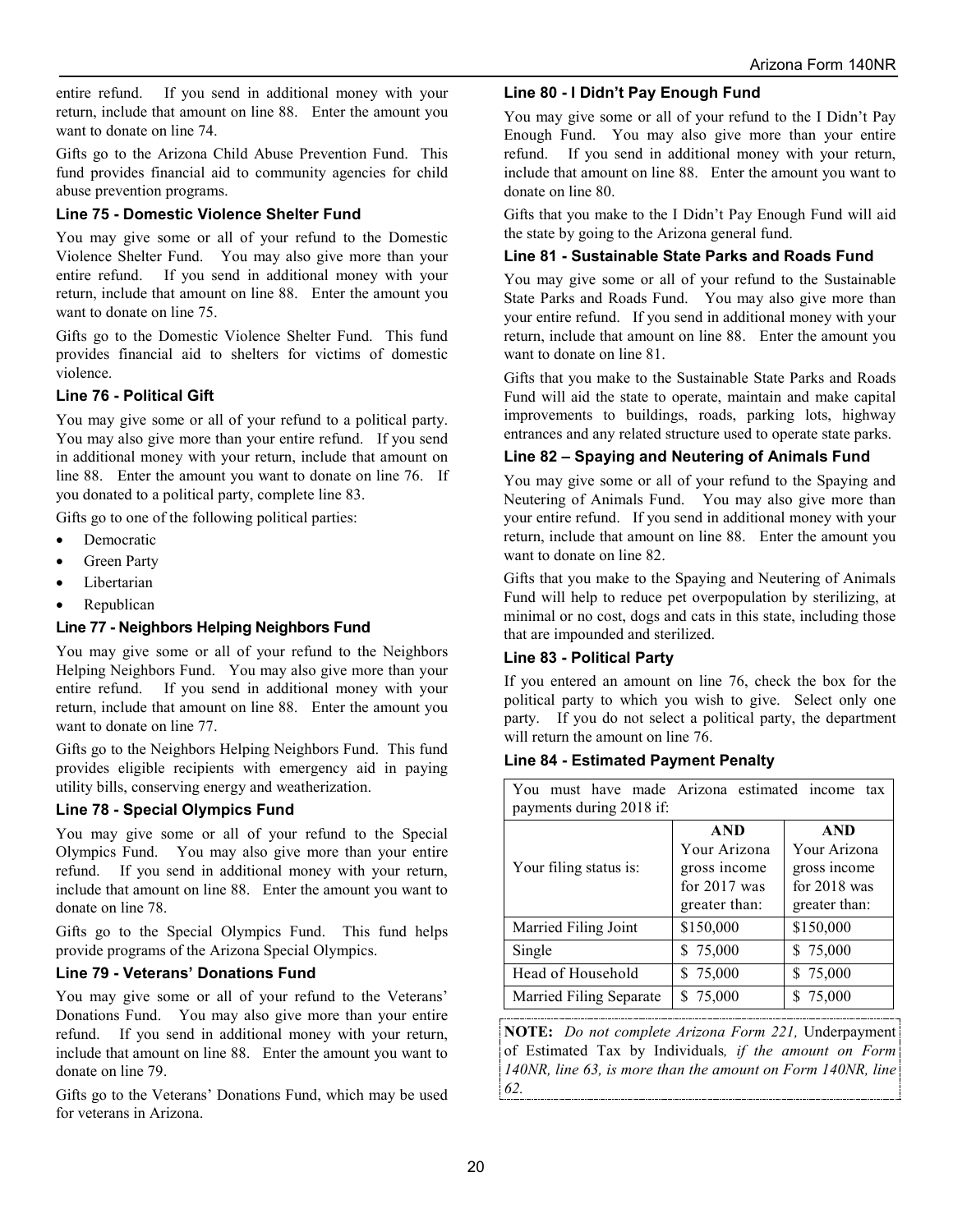An individual who fails to make the required estimated payments is subject to penalty on any estimated tax payment that is late or underpaid.

Complete and include Form 221 to determine if any penalty is due. Enter the total penalty from Form 221.

**If you report as a farmer or fisherman for federal purposes**, you were not required to make estimated payments during 2018 if the following apply:

- 1. You are a calendar year filer. You file your Arizona return by March 1, 2019. You pay in full the amount stated on your return as owed.
- 2. You are a fiscal year filer. You file your Arizona return by the first day of the third month after the end of your fiscal year. You pay in full the amount stated on your return as owed.

**If the above applies, check box 852 on line 85 and do not complete Form 221.**

### **Line 85 - Box 851 through Box 853**

**Box 851:** check if any of the following applies to you.

- 1. You checked the box on line 1 of Form 221.
- 2. You completed the annualized income worksheet on Form 221.
- 3. You elected to be treated as a nonresident alien on your federal income tax return. You made three estimated payment installments. Your first installment equaled 50% of the total of all of your required installments.
- **Box 852:** check if you are an individual who for federal purposes reports as a farmer or fisherman.

**Box 853:** check if you completed and are including Form 221. **Line 86** -

Add lines 72 through 82 and 84. Enter the total

## **Figuring Your Refund or Amount Owed**

You can get your refund quicker when you e-file *e-file* and use direct deposit.

#### **Line 87 - Refund**

Subtract line 86 from line 71. Enter your refund on line 87 and skip line 88. If less than zero, enter amount owed on line 88.

If you owe money to any Arizona state agency, court, county, incorporated city or town and certain federal agencies, your refund may go to pay some of the debt. If so, the department will let you know by letter.

**TAX TIP:** *If you change your address before you get your refund, let the department know. Write to: Refund Desk, Arizona Department of Revenue, PO Box 29216, Phoenix, AZ 85038-9216. Include your SSN in your letter.*

## **Direct Deposit of Refund**

Complete the direct deposit line if you want us to directly deposit the amount shown on line 87 into your account at a bank or other financial institution (such as a mutual fund,

brokerage firm or credit union) instead of sending you a check.

**NOTE:** *Check the box on line 87A if the direct deposit will ultimately be placed in a foreign account. If you check box 87A, do not enter your routing or account numbers. If this box is checked, we will not direct deposit your refund. We will mail you a check instead.* 

## **Why Use Direct Deposit?**

- You will get your refund fast even faster if you e-file!
- Payment is more secure there is no check to get lost.
- It is more convenient no trip to the bank to deposit your check.
- It saves tax dollars. A refund by direct deposit costs less to process than a check.

**NOTE:** *We are not responsible for a lost refund if you enter the wrong account information. Check with your financial institution to get the correct routing and account numbers and to make sure your direct deposit will be accepted.*

### **Routing Number**

### **MAKE SURE YOU ENTER THE CORRECT ROUTING NUMBER.**

The routing number must be nine digits. The first 2 digits must be 01 through 12 or 21 through 32. Otherwise, the direct deposit will be rejected and a check will be mailed instead. On the sample check, the routing number is 250250025.

Your check may state that it is payable through a financial institution different from the one at which you have your checking account. If so, **do not** use the routing number on that check. Instead, contact your financial institution for the

#### **Sample Check**



Note: The routing and account numbers may be in different places on your check. correct routing number to enter.

### **Account Number**

### **MAKE SURE YOU ENTER THE CORRECT ACCOUNT NUMBER.**

The account number can be up to 17 characters (both numbers and letters). **DO NOT** include hyphens, spaces, or special symbols. Enter the number from left to right and leave any unused boxes blank. On the sample check, the account number is 20202086. Be sure **not** to include the check number.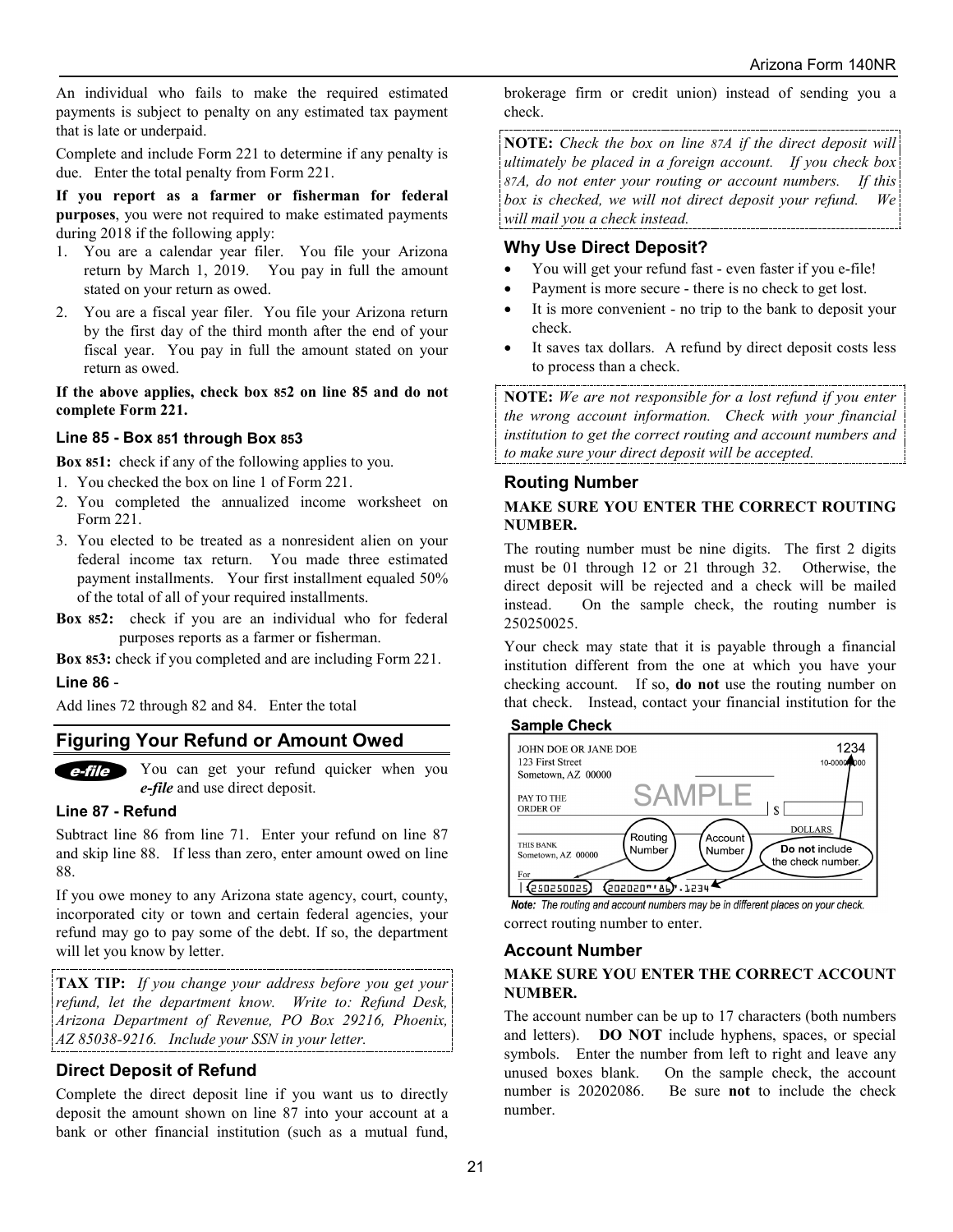**NOTE**: *If the direct deposit is rejected, a check will be mailed instead*.

### **Line 88 - Amount Owed**

Add lines 68 and 86. Enter the amount you owe on line 88. If you are making voluntary gifts on lines 72 through 82 in excess of your overpayment, enter the difference on line 88. You may pay only with a check, electronic check, money order, or credit card.

#### **Check or money order**

**NOTE:** *Include your check or money order with your return*. *Please do not send cash.*

Make your check payable to Arizona Department of Revenue. Write your SSN and tax year on the front of your check or money order. The department cannot accept checks or money orders in foreign currency. You must make payment in U.S. dollars. It may take 2-3 weeks for your payment to process.

### **Electronic payment from your checking or savings account**

You can make an electronic payment from your checking or savings account to pay your balance due for 2018. There is no fee to use this method. To make an electronic payment, go to www.AZTaxes.gov and click on the "Make a Payment" link.

Be sure to enter the correct routing number and account number for your checking or savings account. You will be charged a \$50 NSF (non-sufficient funds) fee if you provide an incorrect routing number or an incorrect account number. Check with your financial institution to get the correct routing and account numbers.

The "E-Check" option in the "Payment Method" drop-down box will debit the amount from the checking or savings account that you specify. If you make an electronic payment from your checking or savings account, you will receive a confirmation number. **Please keep this confirmation number as proof of payment.**

**NOTE:** *You may not make an electronic payment from your checking or savings account if the payment will ultimately be coming from a foreign account. In this case, you must pay by check or money order.* 

## **Credit card payment**

You can pay with your American Express, Discover, Visa, or MasterCard. Go to www.AZTaxes.gov and click on the "Make a Payment" link and choose the credit card option. This will take you to a third party vendor site (provider). The provider **will charge** you a convenience fee based on the amount of your tax payment. The provider will tell you what the fee is during the transaction; you will have the option to continue or cancel the transaction.

If you complete the credit card transaction, you will receive a confirmation number. **Please keep this confirmation number as proof of payment.**

#### **Installment Payments**

If you cannot pay the full amount shown on line 88 when you file, you may request to make monthly installment payments. Complete Arizona Form 140-IA and mail the completed form to the address on the Form 140-IA. **Do not mail Form 140**-**IA with your income tax return.** You may obtain Arizona Form 140-IA from our website.

If you cannot pay the full amount shown on line 88, you will be charged interest and may be charged a late payment penalty on the tax not paid by April 15, 2019. To limit the interest and penalty charges pay as much of the tax as possible when you file your return.

## **Sign Your Return**

You must sign your return. If married filing a joint return, both you and your spouse must sign even if only one had income. Form 140NR is not considered a valid return unless you sign it. The department cannot mail a refund check without proper signatures on the return.

## **Instructions before Mailing**

- **DO NOT** *STAPLE* **YOUR RETURN. DO NOT STAPLE ANY DOCUMENTS, SCHEDULES, OR PAYMENT TO YOUR RETURN.**
- Make sure your **NAME** is on the return.
- Make sure your **SSN** is on your return.
- Be sure you enter your daytime telephone number in the space provided on the front of your return.
- Check to make sure that your math is correct. A math error can cause delays in processing your return.
- If claiming **dependent** exemptions, enter the number of dependents claimed on the **front** of the return. On page 1 of the return, enter each dependent's name, SSN, relationship, and the number of months that he or she lived in your home. If more space is needed, complete page 3 and include with your return.
- *Check* **the boxes** to make sure you filled in all required boxes.
- If you requested a filing extension, make sure that you check box **82F** *(above your name)* on page 1 of the return.
- Sign your return and have your spouse sign, if filing jointly.
- Write your SSN and tax year on the front of your check or money order. Include your payment with your return.

The Department of Revenue may charge you \$50 for a check returned unpaid by your financial institution.

- If you completed Form 203, be sure to check box 4a on page 1 of your return. Place Form 203 on top of your return.
- Include all other required documents after your return. Documents you must include with your return are those items listed in numbers 1 through 4 below.
- 1. Include Form(s) W-2 after the last page of your return. Also include Form(s) 1099-R after the last page of your return if you had Arizona tax withheld from your pension or annuity.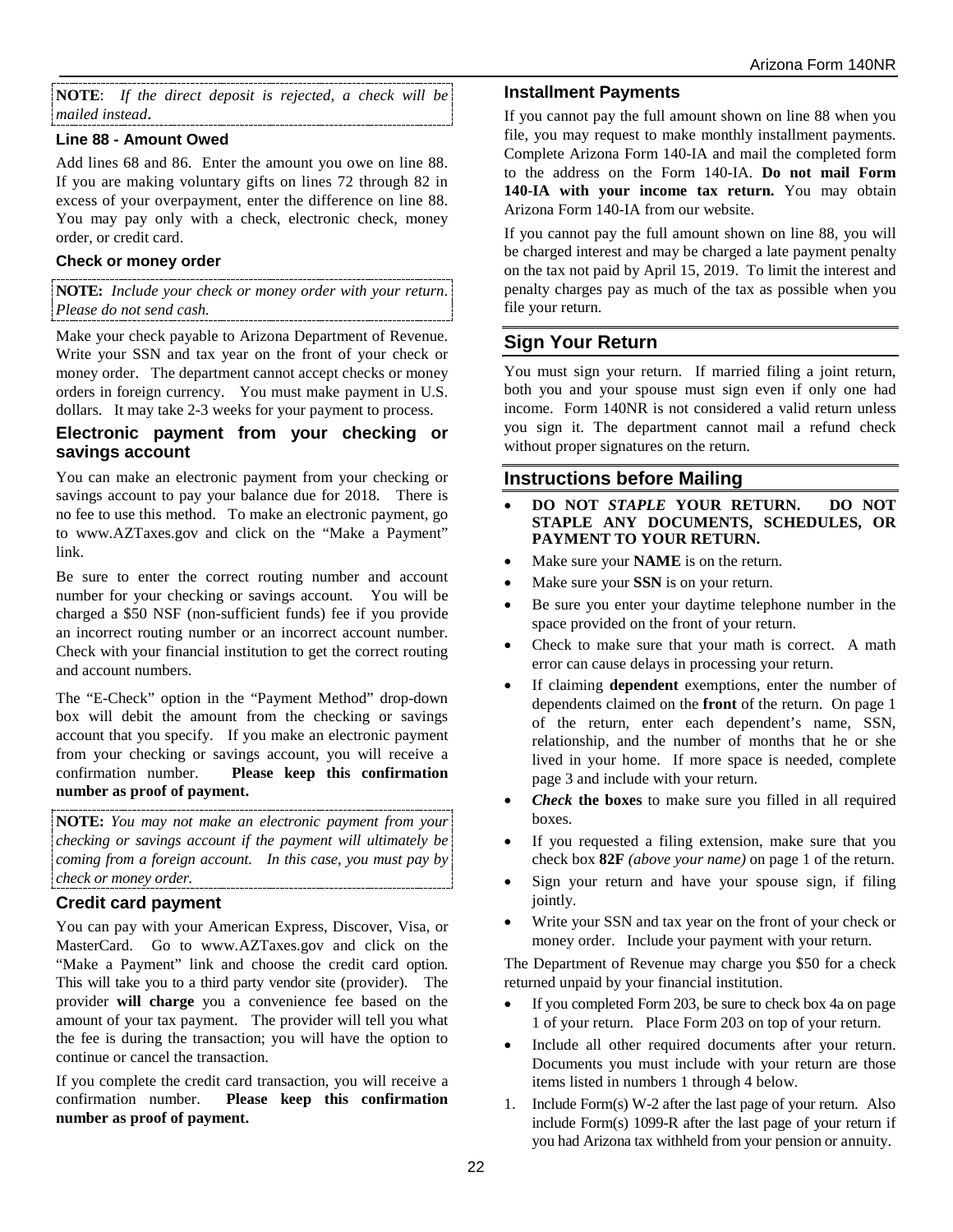- 2. If itemizing, include Arizona Schedule A(NR) and federal Schedule A directly after page 2 (or 3) of your return. Include other forms and schedules behind the Schedules A.
- 3. Include Arizona Form 301, applicable credit forms, and your own schedules after page 2 (or 3) of your return. If claiming a credit for taxes paid to another state or country include a copy of the other state's or country's filed return.
- 4. If you are claiming a credit for taxes paid to another state or country include a copy of the other state's or country's filed return.
- Do **not** include correspondence with your return.

## **Mailing Your Return**

If you are mailing your return, make a copy of your return before mailing. Also, make a copy of any forms and schedules that you are including with your return. Keep the copies for your records. Be sure that you mail the original and not a copy.

To avoid delays, if you are mailing more than one tax return, please use separate envelopes for each return.

## **Where Should I Mail My Return?**

If you are **including a payment** with this return, mail the return to:

Arizona Department of Revenue PO Box 52016 Phoenix, AZ 85072-2016

If you are **expecting a refund, or owe no tax**, or **owe tax but are not including a payment**, mail the return to:

Arizona Department of Revenue PO Box 52138 Phoenix, AZ 85072-2138

#### **Make sure you put enough postage on the envelope**

The U.S. Post Office or United States mail service must postmark your return or extension request by midnight April 15, 2019.

The term "United States mail" includes any private delivery service designated by the United States Secretary of the Treasury pursuant to IRC § 7502(f) and the term "postmark" includes any date recorded or marked by any such designated delivery service.

An income tax return that is mailed to the department is timely filed if it is delivered on or before its due date. Additionally, if the envelope or wrapper containing the return sent through the United States mail bears a postmark of the United States mail and that tax return is delivered to the department after its due date that return will be considered timely filed if **all** of the following apply:

- 1. The return was deposited in an official depository of the United States mail;
- 2. The date of the postmark is no later than the due date;
- 3. The return was properly addressed; and
- 4. The return had proper postage.

If the envelope or wrapper containing a return sent through the United States mail bears a private meter postmark made by other than the United States mail, the return is treated as timely filed if both of the following apply:

- 1. The private meter postmark bears a date on or before the due date for filing; and
- 2. The return is received no later than the time it would ordinarily have been received from the same point of origin by the same class of U.S. postage. If the return is received by the department within five business days of the private meter postmark date the department will consider this requirement satisfied.

You may also use certain private delivery services designated by the IRS to meet the "timely mailing as timely filed" rule.

For more information, see the department's ruling, GTR 16-1, *Timely Filing of Income or Withholding Tax Returns Through the United States Mail.*

## **How Long to Keep Your Return**

You must keep your records as long as they may be needed for the administration of any provision of Arizona tax law. Generally, this means you must keep records that support items shown on your return until the period of limitations for that return runs out.

The period of limitations is the period of time in which you can amend your return to claim a credit or refund or the department can assess additional tax. A period of limitations is the limited time after which no legal action can be brought. Usually, this is four years from the date the return was due or filed.

In some cases, the limitation period is longer than four years. The period is six years from when you file a return if you underreport the income shown on that return by more than 25%. The department can bring an action at any time if a return is false or fraudulent, or you do not file a return. To find out more about what records you should keep, see federal Publication 552.

## **Where's My Refund?**

You can check on your refund by visiting www.azdor.gov or www.AZTaxes.gov and clicking on "*Where's my refund?*" or you may call one of the numbers listed on page 1 of these instructions. Before you call, be sure to have a copy of your 2018 tax return on hand. You will need to know your SSN, your filing status, and your 5-digit ZIP Code.

## **Contacting the Department**

Your tax information on file with the department is confidential. If you want the department to discuss your tax matters with someone other than yourself, you must authorize the department to release confidential information to that person.

You may use Arizona Form 285 to authorize the department to release confidential information to your appointee. See Form 285 for details.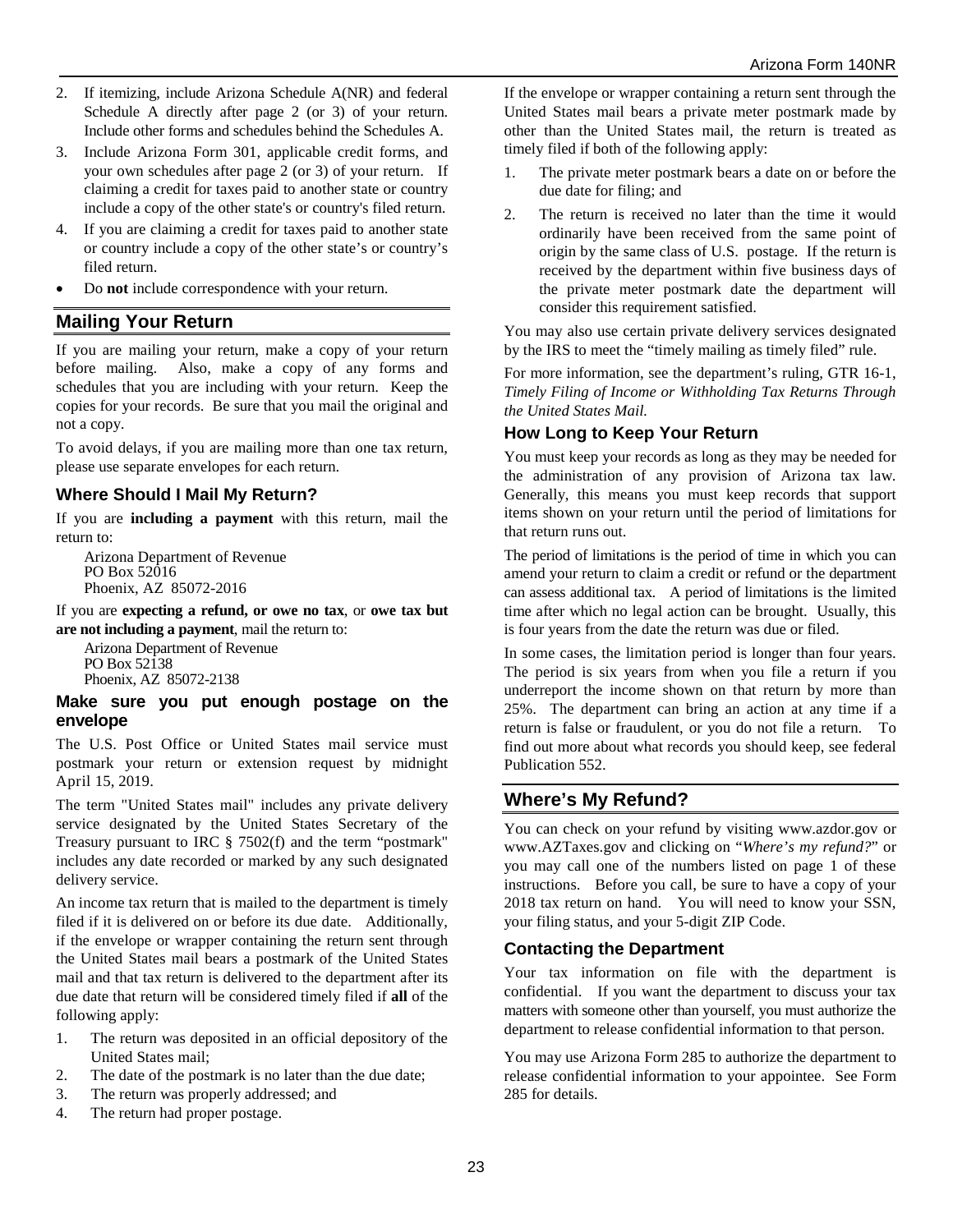# **Worksheet for Net Long-Term Capital Gain Subtraction for Assets Acquired** *After* **December 31, 2011**

2018 Original return 2018 Amended return

| Long-Term Capital Gain or (loss) as reported on federal<br>Schedule D (or other form/schedule) and included in<br>computation of federal adjusted gross income.<br>Enter the total net long-term capital gains or (losses)<br>from the following forms in each applicable column.<br>See page 27 for instructions. |                                                                                |                 | (a)<br><b>Total net long-</b><br>term capital<br>gains or<br>(losses)<br>for all assets | (b)<br>Net long-term<br>capital gains or<br>(losses) included<br>in column (a)<br>from Arizona<br>sources | (c)<br>Net long-term<br>capital gains or<br>(losses) included in<br>column (b) from<br>assets acquired<br>before 1/1/2012 | (d)<br>Net long-term<br>capital gains or<br>(losses) included<br>in column (b)<br>from assets<br>acquired after<br>12/31/2011 |
|--------------------------------------------------------------------------------------------------------------------------------------------------------------------------------------------------------------------------------------------------------------------------------------------------------------------|--------------------------------------------------------------------------------|-----------------|-----------------------------------------------------------------------------------------|-----------------------------------------------------------------------------------------------------------|---------------------------------------------------------------------------------------------------------------------------|-------------------------------------------------------------------------------------------------------------------------------|
| 1                                                                                                                                                                                                                                                                                                                  | Form(s) 8949 Sales and Other Dispositions                                      |                 |                                                                                         |                                                                                                           |                                                                                                                           |                                                                                                                               |
|                                                                                                                                                                                                                                                                                                                    | of Capital Assets; and Form(s) 1099-B,                                         |                 |                                                                                         |                                                                                                           |                                                                                                                           |                                                                                                                               |
|                                                                                                                                                                                                                                                                                                                    | Proceeds from Broker and Barter Exchange                                       |                 |                                                                                         |                                                                                                           |                                                                                                                           |                                                                                                                               |
|                                                                                                                                                                                                                                                                                                                    | Transactions, for long-term transactions                                       |                 |                                                                                         |                                                                                                           |                                                                                                                           |                                                                                                                               |
|                                                                                                                                                                                                                                                                                                                    | directly reported on federal Schedule D.                                       | $\mathbf{1}$    |                                                                                         |                                                                                                           |                                                                                                                           |                                                                                                                               |
| 2                                                                                                                                                                                                                                                                                                                  | Form(s) 4797 Sales of Business Property                                        | 2               |                                                                                         |                                                                                                           |                                                                                                                           |                                                                                                                               |
| 3                                                                                                                                                                                                                                                                                                                  | Form(s) 2439 Notice to Shareholder of<br>Undistributed Long-Term Capital Gains | 3               |                                                                                         |                                                                                                           |                                                                                                                           |                                                                                                                               |
| 4                                                                                                                                                                                                                                                                                                                  | Form(s) 6252 Installment Sale Income                                           | 4               |                                                                                         |                                                                                                           |                                                                                                                           |                                                                                                                               |
| 5                                                                                                                                                                                                                                                                                                                  | Form(s) 4684 Casualties and Thefts                                             | 5               |                                                                                         |                                                                                                           |                                                                                                                           |                                                                                                                               |
| 6                                                                                                                                                                                                                                                                                                                  | Form(s) 6781 Gains and Losses from Sec.                                        |                 |                                                                                         |                                                                                                           |                                                                                                                           |                                                                                                                               |
|                                                                                                                                                                                                                                                                                                                    | 1256 Contracts and Straddles                                                   | 6               |                                                                                         |                                                                                                           |                                                                                                                           |                                                                                                                               |
| 7                                                                                                                                                                                                                                                                                                                  | Form(s) 8824 Like-Kind Exchanges                                               | $\overline{7}$  |                                                                                         |                                                                                                           |                                                                                                                           |                                                                                                                               |
| 8                                                                                                                                                                                                                                                                                                                  | Partnerships, S corporations, estates, and                                     |                 |                                                                                         |                                                                                                           |                                                                                                                           |                                                                                                                               |
|                                                                                                                                                                                                                                                                                                                    | trusts -from AZ Form 120S Schedule K-                                          |                 |                                                                                         |                                                                                                           |                                                                                                                           |                                                                                                                               |
|                                                                                                                                                                                                                                                                                                                    | $1(NR)$ ; AZ Form $165$ Schedule K- $1(NR)$ ;                                  |                 |                                                                                         |                                                                                                           |                                                                                                                           |                                                                                                                               |
|                                                                                                                                                                                                                                                                                                                    | and AZ Form 141 Schedule K-1(NR)                                               | 8               |                                                                                         |                                                                                                           |                                                                                                                           |                                                                                                                               |
| 9                                                                                                                                                                                                                                                                                                                  | Form(s) 1099-DIV Dividends and                                                 |                 |                                                                                         |                                                                                                           |                                                                                                                           |                                                                                                                               |
|                                                                                                                                                                                                                                                                                                                    | <b>Distributions</b>                                                           | 9               |                                                                                         |                                                                                                           |                                                                                                                           |                                                                                                                               |
| 10                                                                                                                                                                                                                                                                                                                 | Subtotal: for each column, combine the                                         |                 |                                                                                         |                                                                                                           |                                                                                                                           |                                                                                                                               |
|                                                                                                                                                                                                                                                                                                                    | amounts and enter the total.                                                   | 10              |                                                                                         |                                                                                                           |                                                                                                                           |                                                                                                                               |
| 11                                                                                                                                                                                                                                                                                                                 | Long-term capital loss carryover.<br>See the                                   |                 |                                                                                         |                                                                                                           |                                                                                                                           |                                                                                                                               |
|                                                                                                                                                                                                                                                                                                                    | instructions for the amount(s) to enter, if any,<br>in each applicable column. | 11              |                                                                                         |                                                                                                           |                                                                                                                           |                                                                                                                               |
| 12                                                                                                                                                                                                                                                                                                                 | Subtract line 11 from line 10 and enter the                                    |                 |                                                                                         |                                                                                                           |                                                                                                                           |                                                                                                                               |
|                                                                                                                                                                                                                                                                                                                    | difference in each applicable column.                                          | 12              |                                                                                         |                                                                                                           |                                                                                                                           |                                                                                                                               |
| 13a                                                                                                                                                                                                                                                                                                                | For amount to enter on line 13a, column (d),                                   |                 |                                                                                         |                                                                                                           |                                                                                                                           |                                                                                                                               |
|                                                                                                                                                                                                                                                                                                                    | see the worksheet instructions.                                                | 13a             |                                                                                         |                                                                                                           |                                                                                                                           |                                                                                                                               |
| 13b                                                                                                                                                                                                                                                                                                                | For amount to enter on line 13b, column (d),                                   |                 |                                                                                         |                                                                                                           |                                                                                                                           |                                                                                                                               |
|                                                                                                                                                                                                                                                                                                                    | see the worksheet instructions.                                                | 13 <sub>b</sub> |                                                                                         |                                                                                                           |                                                                                                                           |                                                                                                                               |
| 13c                                                                                                                                                                                                                                                                                                                | For amount to enter on line 13c, column (d),                                   |                 |                                                                                         |                                                                                                           |                                                                                                                           |                                                                                                                               |
|                                                                                                                                                                                                                                                                                                                    | see the worksheet instructions.                                                | 13c             |                                                                                         |                                                                                                           |                                                                                                                           |                                                                                                                               |
| 14                                                                                                                                                                                                                                                                                                                 | Net Long-term capital gain or (loss) included                                  |                 |                                                                                         |                                                                                                           |                                                                                                                           |                                                                                                                               |
|                                                                                                                                                                                                                                                                                                                    | in computation of your federal adjusted                                        |                 |                                                                                         |                                                                                                           |                                                                                                                           |                                                                                                                               |
|                                                                                                                                                                                                                                                                                                                    | gross income. For all amounts to enter on                                      |                 |                                                                                         |                                                                                                           |                                                                                                                           |                                                                                                                               |
|                                                                                                                                                                                                                                                                                                                    | line 14, see the worksheet instructions.                                       |                 |                                                                                         |                                                                                                           |                                                                                                                           |                                                                                                                               |
|                                                                                                                                                                                                                                                                                                                    | Enter the amount from line 14, column<br>$\bullet$                             |                 |                                                                                         |                                                                                                           |                                                                                                                           |                                                                                                                               |
|                                                                                                                                                                                                                                                                                                                    | (b) on Form 140NR, line 35.                                                    |                 |                                                                                         |                                                                                                           |                                                                                                                           |                                                                                                                               |
|                                                                                                                                                                                                                                                                                                                    | If the amount on line $14$ , column (d) is a<br>$\bullet$                      |                 |                                                                                         |                                                                                                           |                                                                                                                           |                                                                                                                               |
|                                                                                                                                                                                                                                                                                                                    | net capital gain, enter the result on Form                                     |                 |                                                                                         |                                                                                                           |                                                                                                                           |                                                                                                                               |
|                                                                                                                                                                                                                                                                                                                    | 140NR, line 36.                                                                |                 |                                                                                         |                                                                                                           |                                                                                                                           |                                                                                                                               |
|                                                                                                                                                                                                                                                                                                                    | If the amount in column $(d)$ , is a negative                                  |                 |                                                                                         |                                                                                                           |                                                                                                                           |                                                                                                                               |
|                                                                                                                                                                                                                                                                                                                    | number, you have a net capital (loss).<br>You                                  |                 |                                                                                         |                                                                                                           |                                                                                                                           |                                                                                                                               |
|                                                                                                                                                                                                                                                                                                                    | do not qualify to take the subtraction.                                        | 14              |                                                                                         |                                                                                                           |                                                                                                                           |                                                                                                                               |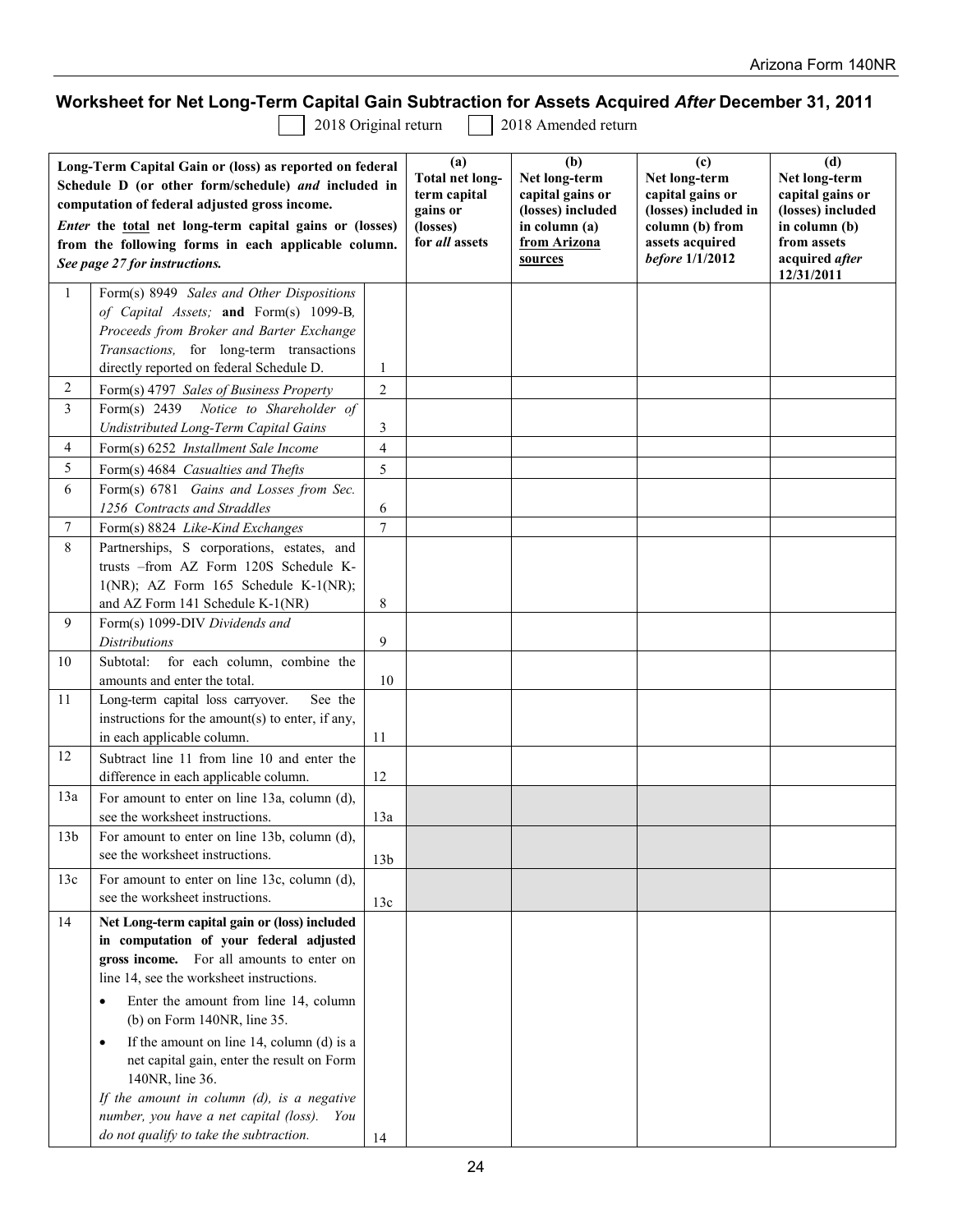**Instructions for completing the worksheet for the subtraction from Arizona gross income for net long-term capital gain from assets acquired**  *after* **December 31, 2011.**

## **Purpose of the Worksheet**

You may subtract a percentage of any net long-term capital gain included in your federal adjusted gross income that is from an investment in an asset acquired after December 31, 2011. For tax year 2018, the percentage is 25% (.25).

#### *As a nonresident, you may take the allowable subtraction for only those qualified net long-term capital gains that are from Arizona sources.*

For purposes of this subtraction, "*qualified*" means an Arizona sourced asset that was acquired **after** December 31, 2011.

To take the allowable subtraction, you must know whether the capital gain or (loss) is considered short-term or long-term. Only the net long-term capital gain from assets acquired *after*  December 31, 2011, is used in the computation for the subtraction. For more information about determining whether a gain or (loss) is short term or long term, see federal Publication 544 at www.irs.gov.

If you cannot verify that the capital gain is from the sale of an asset acquired after December 31, 2011, then the capital gain should be included in column (c) of the worksheet as a capital gain from an asset acquired before January 1, 2012.

An asset acquired by gift or inheritance is considered acquired on the date it was acquired by the gift-giver or the deceased individual.

## **Who Should Complete the Worksheet?**

You *must* complete this worksheet to take the allowable subtraction if you have a net capital gain included in your federal adjusted gross income and the gain includes assets purchased *after* December 31, 2011.

Do *not* complete this worksheet if either of the following applies:

- You do not have any capital gains to report for the current tax year.
- You do not have any net capital gain from asset(s) acquired *after* December 31, 2011, to report for the current tax year.

## **General Instructions**

- 1. Check the box if this worksheet is for an original or an amended return.
- 2. Keep this worksheet for your records.

## **Line-by-Line instructions**

Lines 1 through 8, lists the federal forms reported on federal Schedule D. Line 9 identifies the total capital gain distribution(s) reported on Form(s) 1099-DIV.

- **Column (a)** is the **total** amount of long-term capital gains or (losses) reported on federal Schedule D or other forms/schedules.
- **Column (b)** is the amount of long-term capital gains or (losses) included in column (a) from Arizona sources.
- **Column (c)** is the amount of the long-term capital gains or (losses), included in column (b) for assets acquired *before* January 1, 2012.
- **Column (d)** is the amount of the long-term capital gains or (losses), included in column (b) for assets acquired *after* December 31, 2011.

#### **Lines 1 through 8 - Capital Gains or (Losses) Reported on federal Schedule D.**

Enter the long-term capital gain or (loss) from the federal form listed that was reported on your federal Schedule D and included in the computation of your federal adjusted gross income.

### **Line 9 - Long-Term Capital Gains or (Losses)**

Capital gains listed on a 1099-DIV are gains passed on from a fund, such as a mutual fund, from the sale of assets within the fund. Generally, such funds do not provide the information needed to determine when the asset that was sold was acquired. In this situation, the capital gains will be considered as acquired before January 1, 2012, and would not qualify for this subtraction.

Enter the long-term capital gain or (loss) reported on Form(s) 1099-DIV and included in your computation of federal adjusted gross income.

**NOTE:** *Some taxpayers are not required to file federal Schedule D to report certain capital gains or (losses). In these cases, the long-term capital gains or (losses) are reported directly on the taxpayer's income tax return. Enter those items on line 9 of the worksheet.*

#### **Line 10 - Subtotal**

For each column, combine the amounts listed on lines 1 through 9 and enter the total.

### **Line 11 - Long-Term Capital (Loss) Carryover**

- Column (a), enter the total amount of long-term capital loss carryover *actually used* on the federal return for the current table year.
- Column (b), enter the portion from column (a) that is *from Arizona sources*.
- Column (c), enter the portion from column (b) that is from assets acquired before January 1, 2012.
- Column (d), enter the portion from column (b) that is from assets acquired after December 31, 2011.

### **Line 12 -**

Subtract line 11 from line 10 and enter the difference in applicable column.